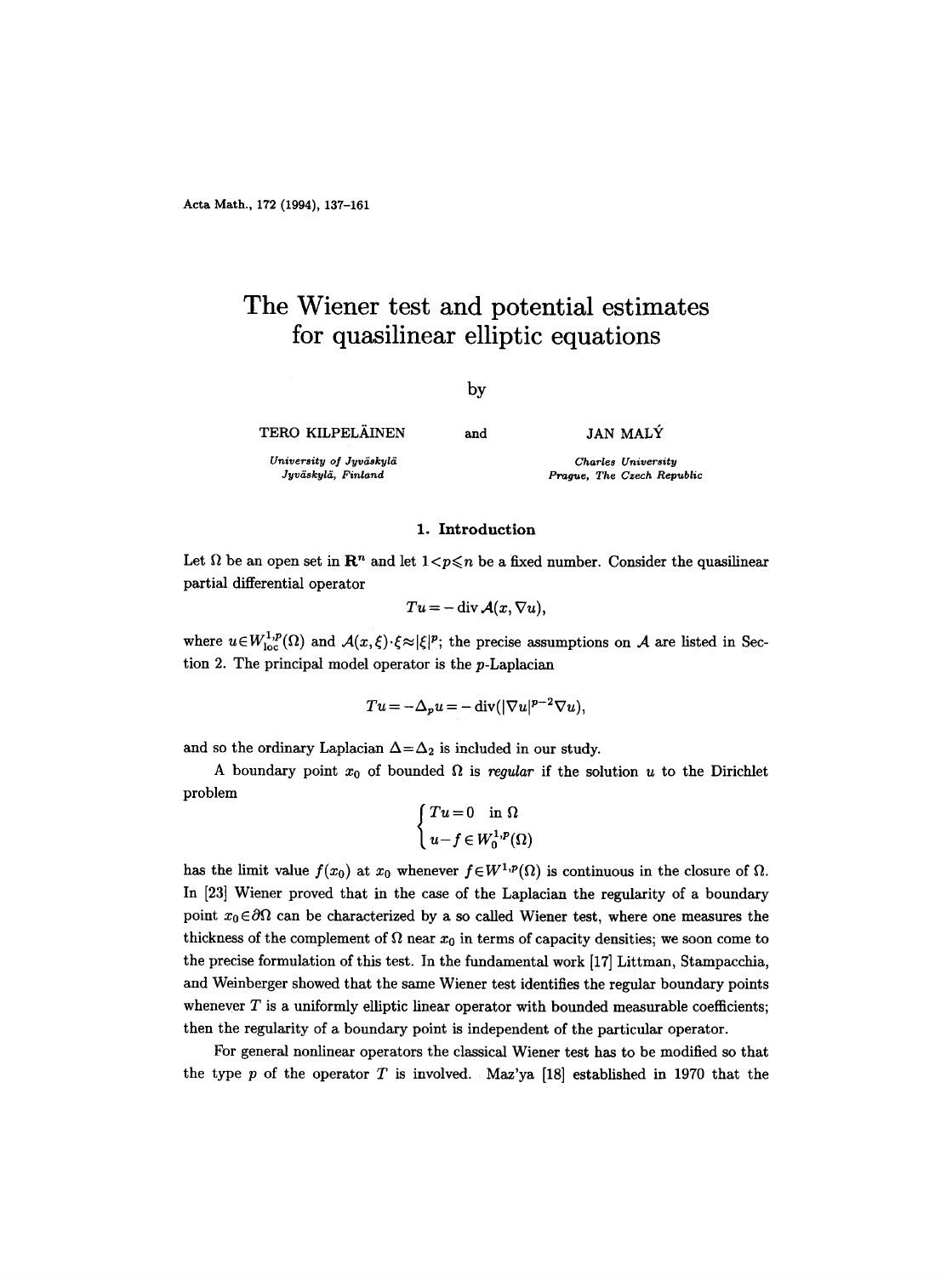boundary point  $x_0$  is regular if

$$
W_p(\mathbf{R}^n \setminus \Omega, x_0) = +\infty,
$$

where  $W_p(\mathbf{R}^n \setminus \Omega, x_0)$  is a Wiener type integral defined for an arbitrary set E by

$$
W_p(E, x_0) = \int_0^1 \left( \frac{\text{cap}_p(B(x_0, t) \cap E, B(x_0, 2t))}{\text{cap}_p(B(x_0, t), B(x_0, 2t))} \right)^{1/(p-1)} \frac{dt}{t},
$$

and cap<sub>p</sub> $(E, G)$  is the *p*-capacity of a set E in G (see Section 3 for the definition). Later Gariepy and Ziemer [5] extended this result to a very general class of equations.

The question whether regular boundary points of  $\Omega$  can be characterized by using the Wiener test has been a well known open problem in nonlinear potential theory; see e.g. [1]. The problem was partly solved in the affirmative when Lindqvist and Martio [16] proved that if  $p$  equals  $n$ , the dimension of the underlying space, the divergence of the integral  $W_n(\mathbf{R}^n\setminus\Omega, x_0)$  is not only sufficient but also necessary for the regularity of  $x_0$ . Unfortunately, their method cannot be extended to cover all values  $1 < p \le n$ ; it worked only for  $p > n-1$ .

In this paper we establish the necessity part of the Wiener test for all  $p \in (1, n]$  and prove:

THEOREM 1.1. A finite boundary point  $x_0 \in \partial \Omega$  is regular if and only if

$$
W_p(\mathbf{R}^n \setminus \Omega, x_0) = \infty.
$$

An immediate corollary is:

COROLLARY 1.2. *The regularity depends only on n and p, not on the operator T itself.* 

Note that no boundedness assumption on  $\Omega$  was made in the theorems above, for we extend the definition of regularity for boundary points of unbounded sets in Section 5.3 below. Also observe that the similar question could be asked also for  $p>n$ . However, then all points are regular and the corresponding Wiener integral always diverges because singletons are of positive *p*-capacity; see [10, Chapter 6 or 9].

The uniformly elliptic linear equations are included in our presentation; hence we extend the result in [17]; no Green's function is involved in our proof. Let us also point out that our methods can be applied to the equations with weights so that the results of this paper are easily generalized to cover the equations considered in [10].

There is another variant of the Wiener criterion problem, known among specialists in nonlinear potential theory. A set  $E \subset \mathbb{R}^n$  is said to be *p*-thin at a point  $x_0 \in \mathbb{R}^n$  if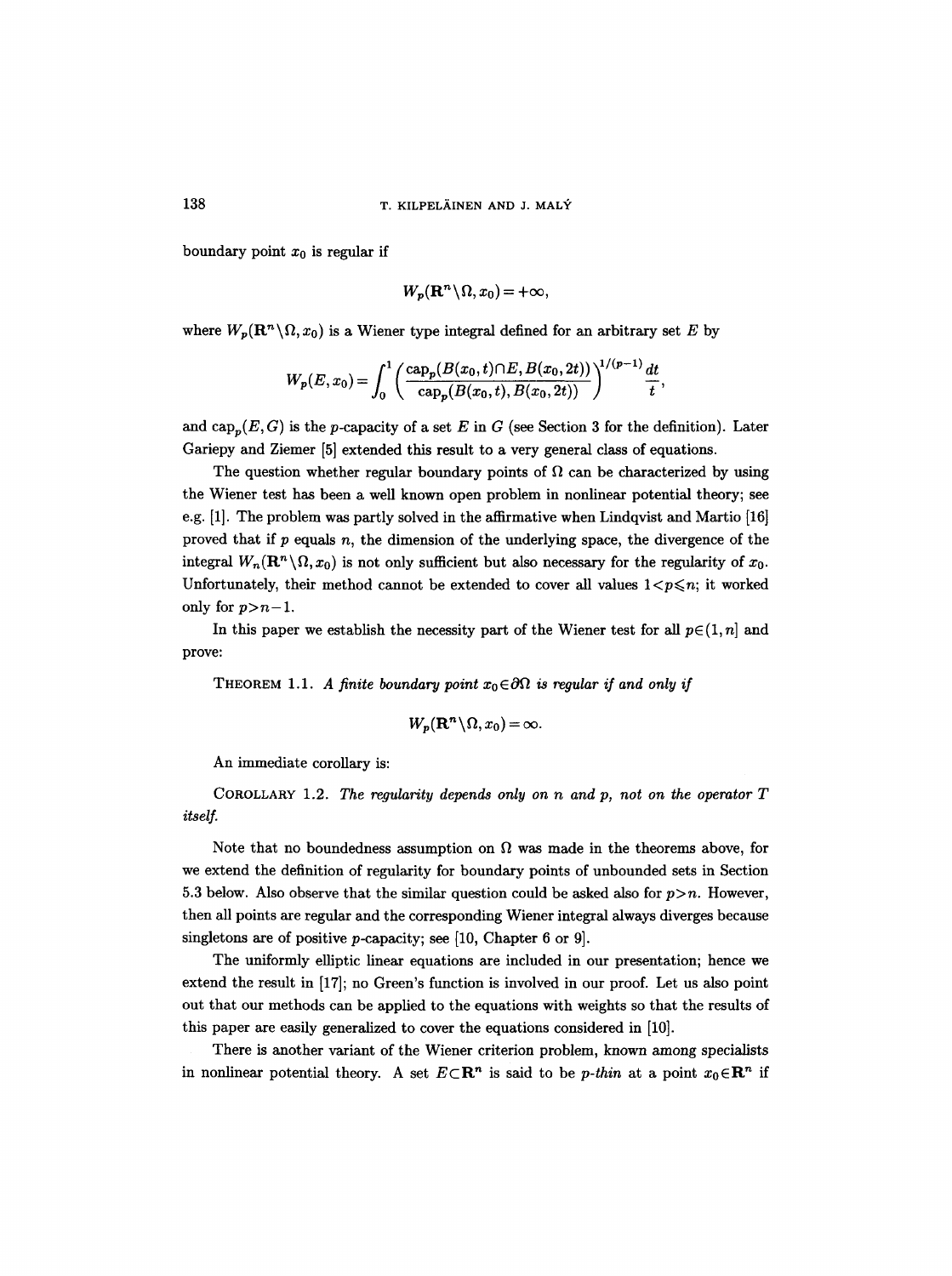$W_n(E, x_0)$   $\lt +\infty$ . This concept of thinness was first considered in nonlinear potential theory by Adams and Meyers [3]. See also [2], [6], [9], and the references therein. Note that because each singleton is of p-capacity zero it does not have any effect on the pthinness of E whether or not the point  $x_0$  is in E. Also it is trivial that E is p-thin at each point in the complement of  $\overline{E}$ . How is p-thinness related to A-superharmonic functions (defined in Section 2)? An interesting answer to this question was given in [9], where the sets that are p-thin at  $x_0$  were characterized as those sets whose complements are  $\mathcal{A}\text{-fine neighborhoods of } x_0$ ; here  $\mathcal{A}\text{-fine refers to the fine topology of } \mathcal{A}\text{-superharmonic}$ functions. However it remained unsolved if the p-thinness is equivalent to the so called Cartan property: "there is an A-superharmonic function u in a neighborhood of  $x_0$  such that

$$
\liminf_{\substack{x \to x_0 \\ x \in E \setminus \{x_0\}}} u(x) > u(x_0)
$$

(The sufficiency part was established in [8].) We answer affirmatively to this in the following result.

THEOREM 1.3. Let  $E \subset \mathbb{R}^n$  and  $x_0 \in \overline{E} \backslash E$ . Then E is p-thin at  $x_0$  if and only if *there is an A-superharmonic function u in a neighborhood of*  $x_0$  such that

$$
\liminf_{\substack{x \to x_0 \\ x \in E}} u(x) > u(x_0). \tag{1.4}
$$

The proofs of Theorems 1.1 and 1.3 are based on pointwise estimates of solutions to

$$
Tu = \mu \tag{1.5}
$$

with a Radon measure  $\mu$  on the right side. In [14] we established estimates for  $\mathcal{A}$ superharmonic solutions of (1.5) in terms of the Wolff potential

$$
\mathbf{W}_{1,p}^{\mu}(x_0,r)=\int_0^r \left(\frac{\mu(B(x_0,t))}{t^{n-p}}\right)^{1/(p-1)}\frac{dt}{t}.
$$

One easily infers that  $\mathbf{W}_{1,2}^{\mu}(x_0,\infty)$  is the Newtonian potential of  $\mu$ . This estimation gives a solid link between the two nonlinear potential theories; cf. [2], [6], and [10].

In [14] we were able to control the solution from above only when  $p>n-1$ . In our second main theorem we dispense with this restriction and derive an estimate which improves that in [14] even for  $p>n-1$ .

THEOREM 1.6. *Suppose that u is a nonnegative A-superharmonic function in*   $B(x_0, 3r)$ . If  $\mu = Tu$ , then

$$
c_1\mathbf{W}^{\mu}_{1,p}(x_0;r) \leqslant u(x_0) \leqslant c_2 \inf_{B(x_0,r)} u + c_3 \mathbf{W}^{\mu}_{1,p}(x_0;2r),
$$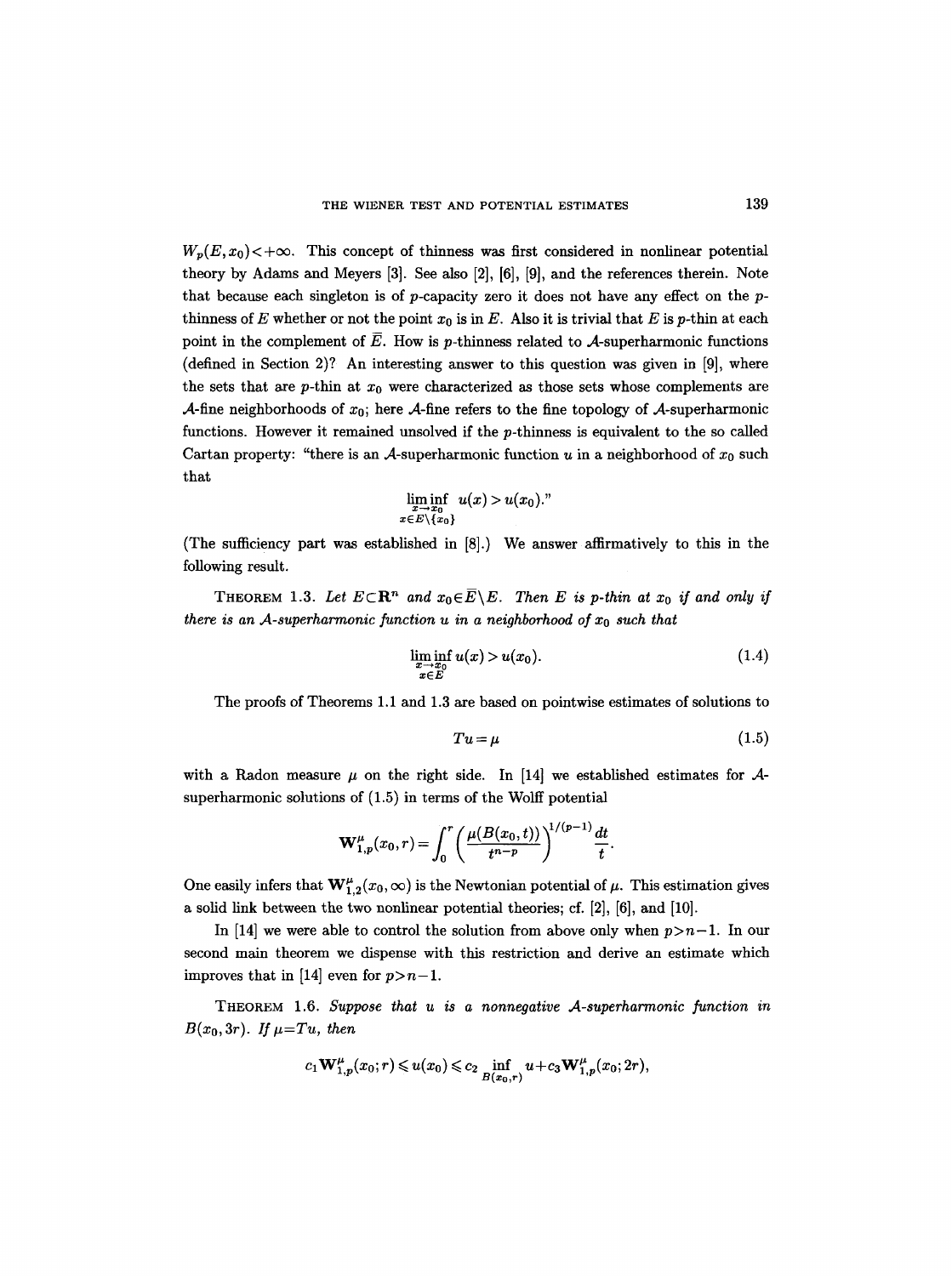where  $c_1$ ,  $c_2$ , and  $c_3$  are positive constants, depending only on n, p, and the structural *constants*  $\alpha$  *and*  $\beta$ *.* 

*In particular,*  $u(x_0) < \infty$  *if and only if*  $\mathbf{W}^{\mu}_{1,n}(x_0; r) < \infty$ *.* 

In [12] it was indicated that the necessity of the Wiener test follows from an estimate like that in Theorem 1.6. In the present paper we choose another route, more natural and direct.

Moreover, we deduce from Theorem 1.6 a Harnack inequality for positive solutions to (1.5), where the measure  $\mu$  satisfies for some positive constants c and  $\varepsilon$ 

$$
\mu(B(x,r)) \leqslant c r^{n-p+\varepsilon} \tag{1.7}
$$

whenever  $B(x, r)$  is a ball. Iterating the Harnack inequality in a standard way one sees that the solutions are Hölder continuous; moreover, we show that if the solution of  $Tu=\mu$  is Hölder continuous, then  $\mu$  satisfies a restriction like (1.7). That (1.7) is almost equivalent to HSlder continuity was first observed by Rakotoson and Ziemer [20]. Our result extends theirs, for they imposed an additional strong monotonicity assumption on the operator  $T$ . While writing up the manuscript we learned that Gary Lieberman independently has arrived at a Harnack inequality for solutions to  $(1.5)$ ,  $(1.7)$ .<sup>(1</sup>)

As a further consequence of Theorem 1.6 we characterize continuous  $A$ -superharmonic functions in terms of the corresponding Wolff potentials.

Our method is applicable to other problems as well. To illustrate this we apply our results and verify that the regular points for the obstacle problem coincide with the Wiener points of the obstacle (Theorem 5.7); this result was partially proved in [19] and [8]. The similar problem for double obstacle problems (cf. [15]) can also be treated so that the main result of [4] is extended to nonlinear operators.

*Acknowledgement.* We thank Esko Nieminen who called our attention to a flaw in a previous version of this paper.

*Notation.* Our notation is standard. Throughout the paper we let  $\Omega$  be an open set in  $\mathbb{R}^n$  and  $1 < p \leq n$  a fixed number. The letter c stands for various constants. For an open (closed) ball  $B=B(x_0, r)$  ( $\overline{B}=\overline{B}(x_0, r)$ ) with radius r and and center  $x_0$  and  $\sigma > 0$ , we write  $\sigma B$  ( $\sigma \overline{B}$ ) for the open (closed) ball with radius  $\sigma r$  and center  $x_0$ . The barred integral sign  $f_E f dx$  stands for the integral average  $|E|^{-1} \int_E f dx$ , where  $|E|$  is Lebesgue measure of E.

<sup>(1)</sup> See *Comm. Partial Differential Equations,* 18 (1993), 1191-1212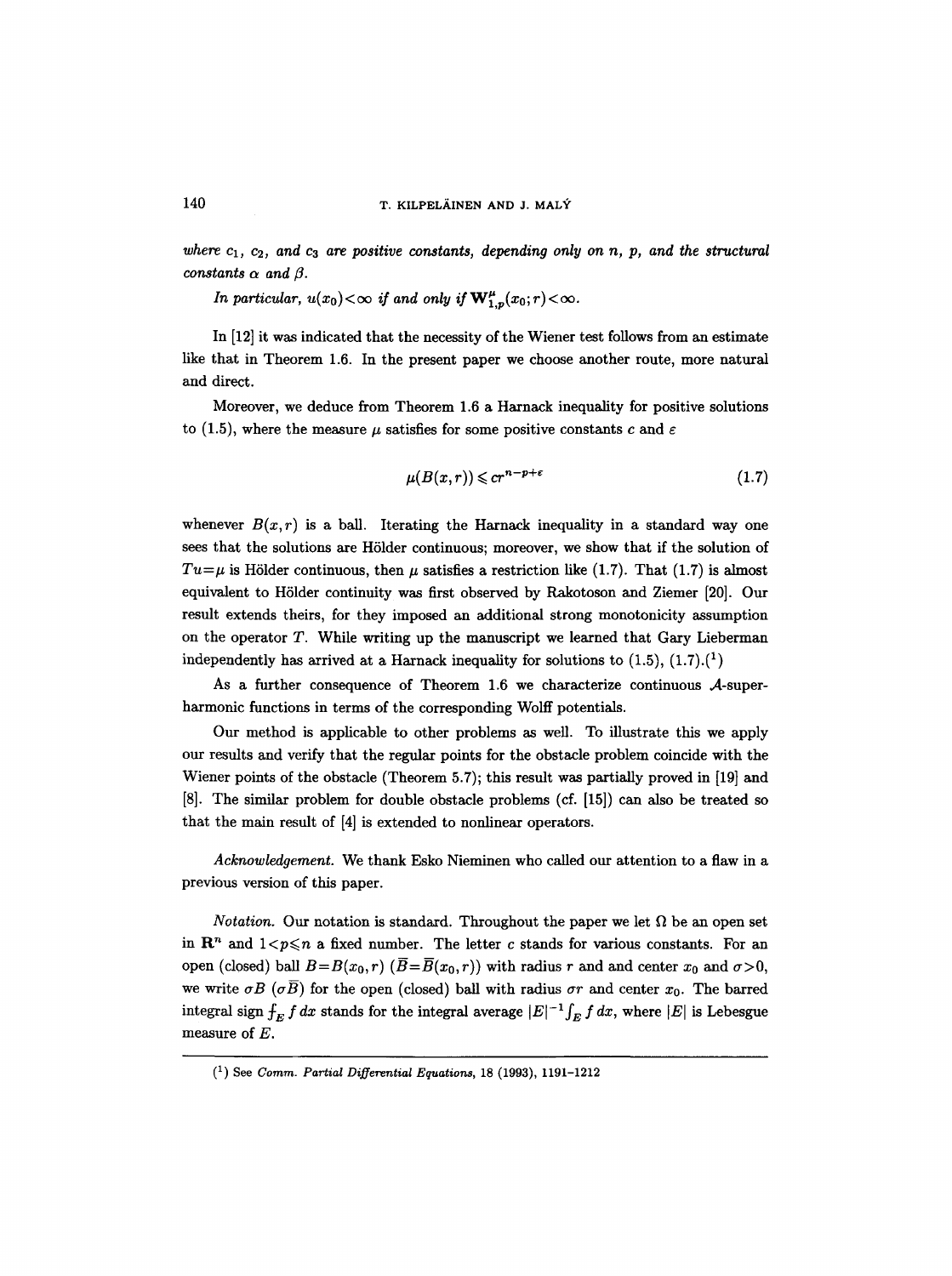#### **2. Preliminaries**

We assume throughout this paper that  $\mathcal{A}:\mathbb{R}^n\times\mathbb{R}^n\to\mathbb{R}^n$  is a mapping which satisfies the following assumptions for some constants  $0 < \alpha \le \beta < \infty$ :

the function 
$$
x \mapsto \mathcal{A}(x, \xi)
$$
 is measurable for all  $\xi \in \mathbb{R}^n$ , and (2.1)

the function  $\xi \mapsto \mathcal{A}(x,\xi)$  is continuous for a.e.  $x \in \mathbb{R}^n$ ;

for all  $\xi \in \mathbb{R}^n$  and a.e.  $x \in \mathbb{R}^n$ :

$$
\mathcal{A}(x,\xi)\cdot\xi\geqslant\alpha|\xi|^p,\tag{2.2}
$$

$$
|\mathcal{A}(x,\xi)| \leq \beta |\xi|^{p-1},\tag{2.3}
$$

$$
(\mathcal{A}(x,\xi)-\mathcal{A}(x,\zeta))\cdot(\xi-\zeta)>0
$$
\n(2.4)

whenever  $\xi \neq \zeta$ , and

$$
A(x, \lambda \xi) = \lambda |\lambda|^{p-2} A(x, \xi)
$$
\n(2.5)

for all  $\lambda \in \mathbf{R}$ ,  $\lambda \neq 0$ .

The operator T is defined such that for each  $\varphi \in C_0^{\infty}(\Omega)$ 

$$
Tu(\varphi) = \int_{\Omega} \mathcal{A}(x, \nabla u) \cdot \nabla \varphi \, dx,
$$

where  $u \in W^{1,p}_{\text{loc}}(\Omega)$ . In other words

$$
Tu = -\operatorname{div} \mathcal{A}(x, \nabla u)
$$

in the sense of distributions.

A solution  $u \in W^{1,p}_{loc}(\Omega)$  to the equation

$$
Tu = 0 \tag{2.6}
$$

always has a continuous representative; we call continuous solutions  $u \in W^{1,p}_{loc}(\Omega) \cap C(\Omega)$ of  $(2.6)$  *A-harmonic* in  $\Omega$ .

A lower semicontinuous function  $u: \Omega \to (-\infty, \infty]$  is called *A-superharmonic* if u is not identically infinite in each component of  $\Omega$ , and if for all open  $D \subset\subset \Omega$  and all  $h \in C(\overline{D})$ , A-harmonic in *D, h* $\leq u$  on *OD* implies *h* $\leq u$  in *D*. A function *v* is *A-subharmonic* if  $-v$ is  $A$ -superharmonic.

Clearly,  $\min(u, v)$  and  $\lambda u + \sigma$  are A-superharmonic if u and v are, and  $\sigma, \lambda \in \mathbb{R}, \lambda \geq 0$ . The following proposition connects  $A$ -superharmonic functions with supersolutions of (2.6).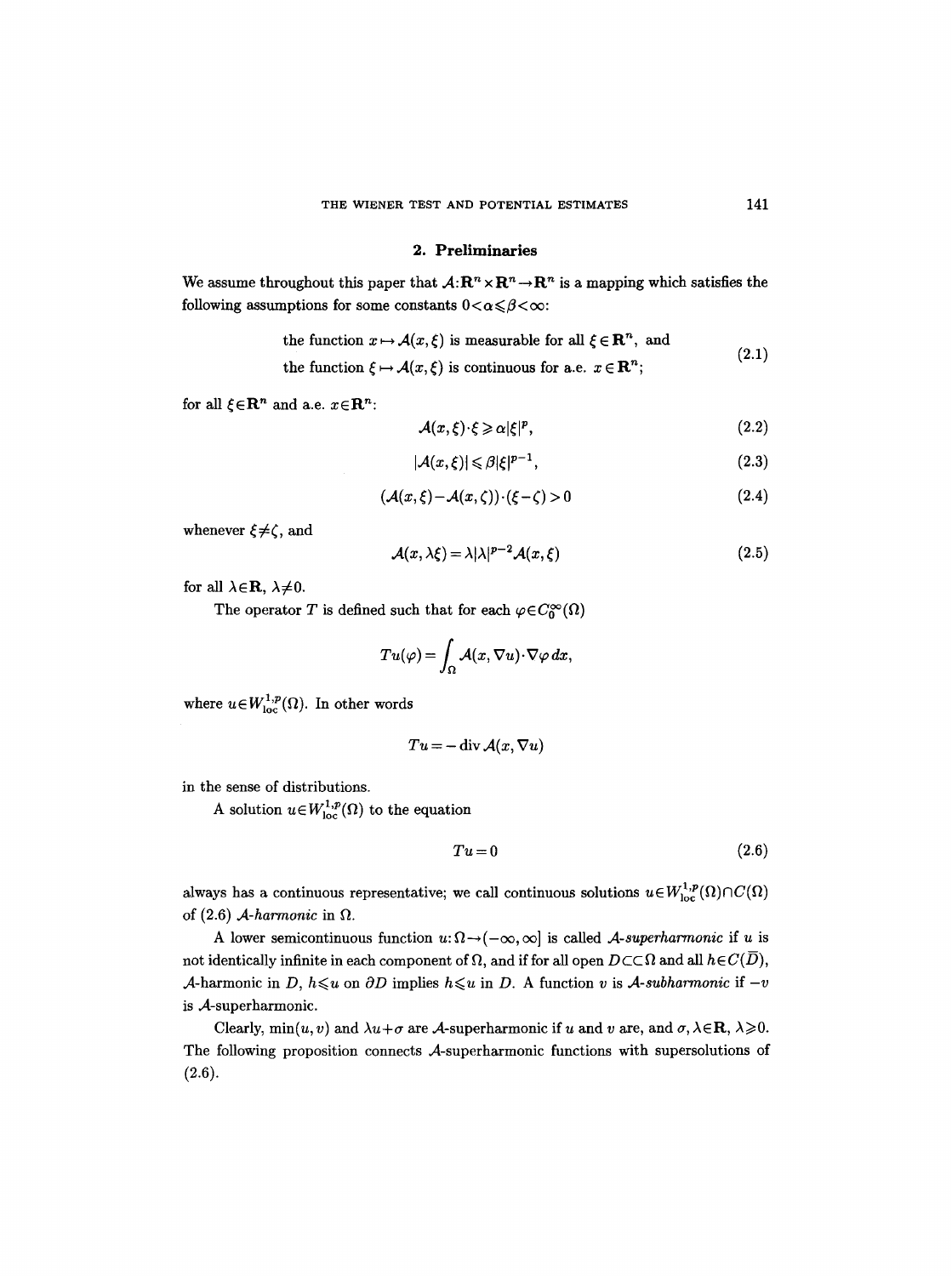PROPOSITION 2.7 [7]. (i) If  $u \in W^{1,p}_{loc}(\Omega)$  is such that  $Tu \geq 0$ , then there is an A*superharmonic function v such that u=v a.e. Moreover,* 

$$
v(x) = \operatorname{ess\,liminf}_{y \to x} v(y) \quad \text{for all } x \in \Omega. \tag{2.8}
$$

- (ii) *If v is A-superharmonic, then* (2.8) *holds. Moreover, Tv* $\geq$ 0 *if v* $\in W^{1,p}_{loc}(\Omega)$ .
- (iii) *If v is A-superharmonic and locally bounded, then*  $v \in W^{1,p}_{loc}(\Omega)$  *and*  $Tv \geq 0$ *.*

Let  $u \in W^{1,p}_{loc}(\Omega)$  be an A-superharmonic function in  $\Omega$ . Then it follows from Proposition 2.7 that  $\mu = Tu$  is a nonnegative Radon measure on  $\Omega$ . If  $\Omega'$  is an open subset of  $\Omega$  with  $u \in W^{1,p}(\Omega')$ , the restriction  $\nu$  of  $\mu$  to  $\Omega'$  belongs to the dual space  $(W^{1,p}_0(\Omega'))'$  of  $W_0^{1,p}(\Omega')$ . By a standard approximation we see that

$$
\int_{\Omega} \mathcal{A}(x, \nabla u) \cdot \nabla \varphi \, dx = \int_{\Omega'} \varphi \, d\mu
$$

for any test function  $\varphi \in W_0^{1,p}(\Omega')$ , where the last integral is the duality pairing between  $\varphi \in W_0^{1,p}(\Omega')$  and  $\nu \in (W_0^{1,p}(\Omega'))'.$ 

For the reader's convenience we record here an appropriate form of Trudinger's weak Harnack inequality (see [14, 3.2], [10, 3.59] or [22], and Proposition 2.7 above).

LEMMA 2.9. Let  $B=B(x_0,r)$  and let u be a nonnegative A-superharmonic function *in 3B. If*  $q>0$  *is such that*  $q(n-p) < n(p-1)$ , then

$$
\bigg(\int_{2B}u^q\,dx\bigg)^{\!\!1/q}\leqslant c\inf_Bu,
$$

*where*  $c=c(n, p, q, \alpha, \beta)$  > 0.

#### **3.** A-potentials and capacity estimates

In this section we recall the definition of p-capacity and A-potentials, and discuss their relations.

3.1. *p-capacity.* First we define the p-capacity and record some facts that can be found e.g. from [10, Chapters 2 and 4].

For a compact subset  $K$  of  $\Omega$  we let

$$
_*\mathrm{cap}_p(K,\Omega)=\inf\int_{\Omega}|\nabla u|^p\,dx,
$$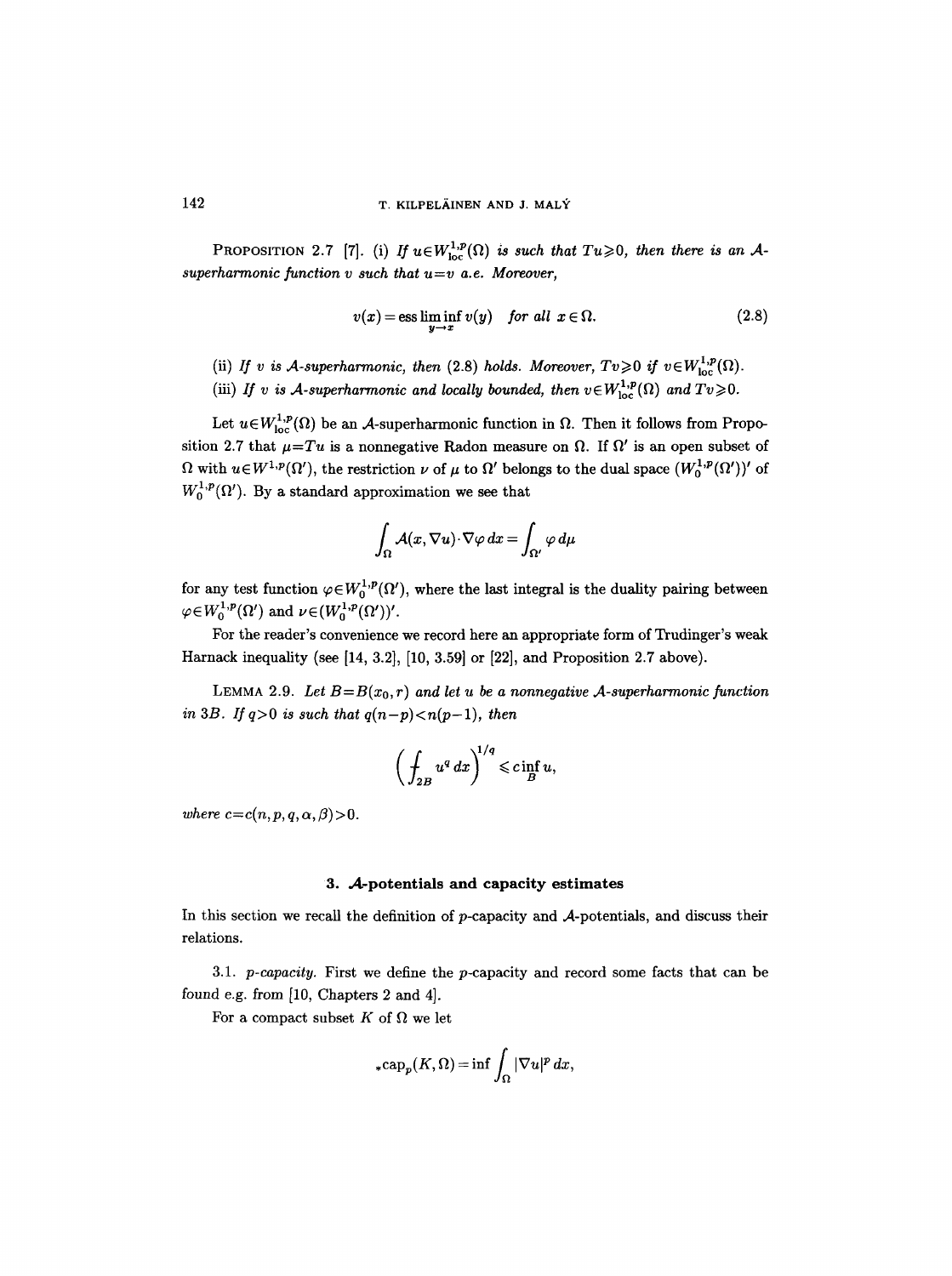where u runs through all  $u \in C_0^{\infty}(\Omega)$  with  $u \geq 1$  on K. The *p-capacity* of an arbitrary set  $E \subset \Omega$  in  $\Omega$  is

$$
\text{cap}_p(E, \Omega) = \inf_{\substack{G \subset \Omega \text{ open} \\ E \subset G}} \sup_{\substack{K \subset G \\ K \text{ compact}}} \ast \text{cap}_p(K, \Omega).
$$

Then  $cap_p(\cdot, \Omega)$  is a Choquet capacity and

$$
* \operatorname{cap}_p(K, \Omega) = \operatorname{cap}_p(K, \Omega)
$$

if  $K$  is compact.

If  $r>0$  and  $2r \le R \le 100r$ , then there is a positive constant c, depending only on n and p such that for all  $x \in \mathbb{R}^n$ 

$$
c^{-1}r^{n-p} \leqslant cap_n(B(x,r),B(x,R)) \leqslant cr^{n-p}.
$$

We say that a set E is of *p-capacity zero* if

$$
\operatorname{cap}_p(E \cap B, 2B) = 0
$$

whenever B is an open ball in  $\mathbb{R}^n$ . Equivalently, E is of p-capacity zero if and only if

 $cap_n(E \cap \Omega, \Omega) = 0$ 

for all open sets  $\Omega$ . Moreover, for  $p < n$  this is further equivalent to

$$
\operatorname{cap}_p(E, \mathbf{R}^n) = 0.
$$

We say that a property holds *p-quasieverywhere* in  $\Omega$  if it holds in  $\Omega$  except on a set of p-capacity zero.

It is well known that each function  $u \in W^{1,p}(\Omega)$  has a representative for which the limit

$$
\lim_{r \to 0} \int_{B(x,r)} u \, dy \tag{3.2}
$$

exists and equals  $u(x)$  *p*-quasieverywhere in  $\Omega$  [24]. These representatives are called *p*refined. In what follows we usually consider only the p-refined representatives of functions in  $W^{1,p}(\Omega)$ ; note that for a locally bounded A-superharmonic function u, the limit in  $(3.2)$  exists and is equal to  $u(x)$  for every x [10, 3.65]. Moreover, we use the fact that for  $E \subset \Omega$ 

$$
\operatorname{cap}_p(E,\Omega)=\inf\int_{\Omega}|\nabla u|^p\,dx,
$$

where the infimum is taken either over all  $u \in W_0^{1,p}(\Omega)$  such that  $u=1$  in an open neighborhood of E, or over all p-refined  $u \in W_0^{1,p}(\Omega)$  such that  $u \geq 1$  p-quasieverywhere on E.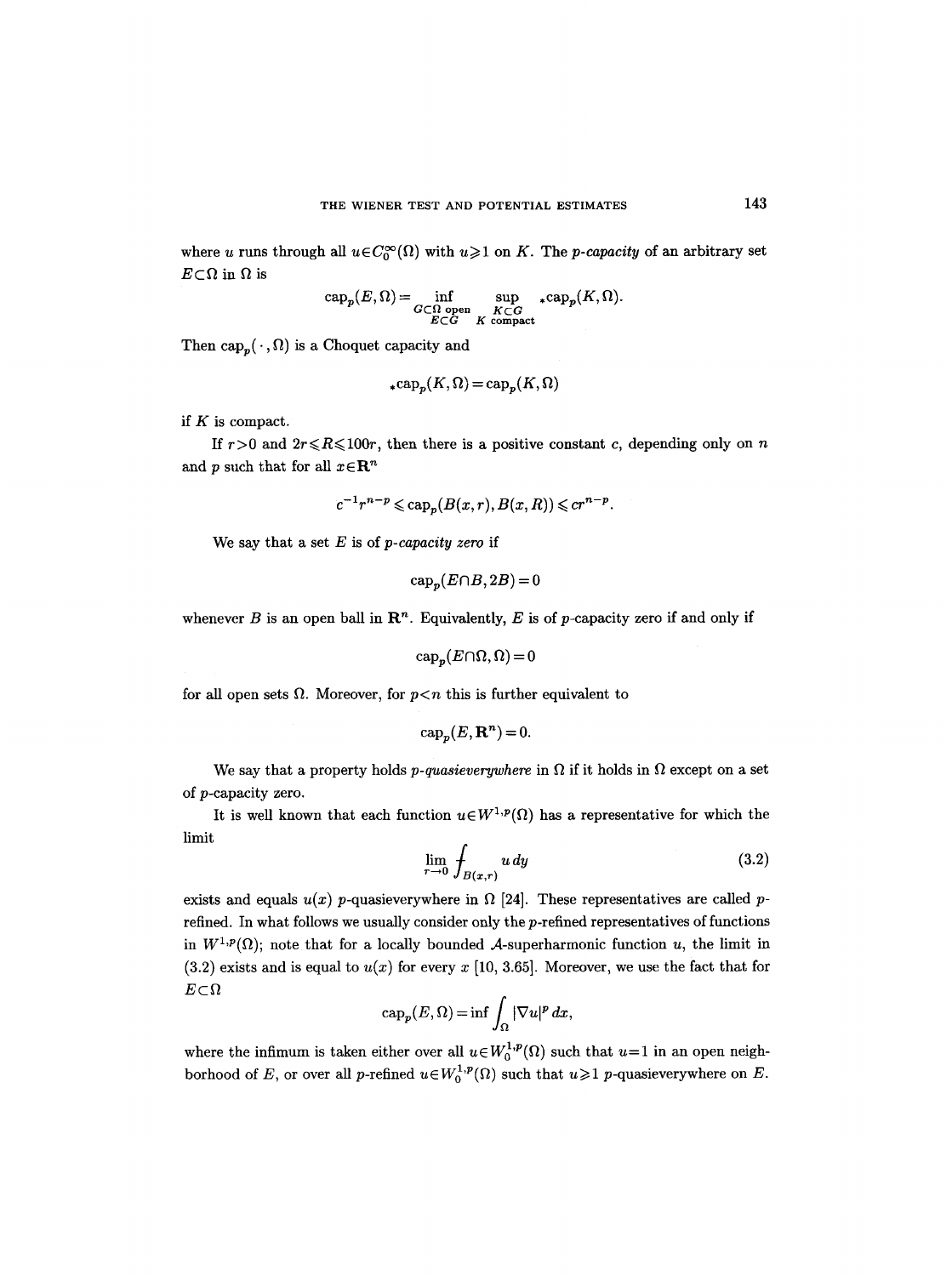3.3. *A-potentials.* Suppose that E be a subset of  $\Omega$ . For  $x \in \Omega$  let

$$
R_E^1(\Omega; \mathcal{A})(x) = \inf u(x),
$$

where the infimum is taken over all nonnegative A-superharmonic functions u in  $\Omega$  such that  $u \geqslant 1$  on E. The lower semicontinuous regularization

$$
\widehat{R}_E^1(\Omega;\mathcal{A})(x)\!=\!\lim_{r\to 0}\inf_{B(x,r)}R_E^1(\Omega;\mathcal{A})
$$

of  $R_E^1(\Omega;\mathcal{A})$  is called the *A-potential* of E in  $\Omega$ . The *A*-potential  $\widehat{R}_E^1(\Omega;\mathcal{A})$  is *A*superharmonic in  $\Omega$  and A-harmonic in  $\Omega\setminus\overline{E}$ .

If  $\Omega$  is bounded and  $E \subset\subset \Omega$ , then the A-potential u of E belongs to  $W_0^{1,p}(\Omega)$  and

$$
\text{cap}_p(E,\Omega) \leqslant \int_{\Omega} |\nabla u|^p dx \leqslant \left(\frac{\beta}{\alpha}\right)^p \text{cap}_p(E,\Omega);
$$

(see the proof of [8, 2.2], [10, 9.35, 9.38]).

3.4. *A dual approach to capacity.* Let  $\Omega$  be bounded. If  $\mu$  is a Radon measure in the dual  $(W_0^{1,p}(\Omega))'$  of  $W_0^{1,p}(\Omega)$ , we write  $u_\mu$  for the A-superharmonic function in  $\Omega$  such that  $u_{\mu} \in W_0^{1,p}(\Omega)$  and  $Tu_{\mu} = \mu$ . The existence and uniqueness of  $u_{\mu}$  are well known; cf. [18, Proposition 1] and Proposition 2.7. The function  $u_{\mu}$  can be regarded as the *A-potential*  $of$   $\mu$ .

For  $E \subset \Omega$  we define

$$
\mathcal{C}_{\mathcal{A}}(E,\Omega)=\sup\{\mu(\Omega):\mu\in (W_0^{1,p}(\Omega))',\,\text{supp}\,\mu\subset E\,\text{ and }\,u_\mu\leqslant 1\}.
$$

THEOREM 3.5. Suppose that  $\Omega$  is bounded and  $E \subset \Omega$  is a Borel (or capacitable) set. *Then* 

$$
\text{cap}_p(E, \Omega) \leq \frac{1}{\alpha} C_{\mathcal{A}}(E, \Omega) \leqslant \left(\frac{\beta}{\alpha}\right)^p \text{cap}_p(E, \Omega).
$$

*Proof.* We may clearly assume that E is compact. To prove the first inequality of the assertion, let  $u=\widehat{R}_E^1(\Omega;\mathcal{A})$  be the A-potential of E in  $\Omega$  and  $\mu=Tu$ . Then we have that  $u \in W_0^{1,p}(\Omega)$ ,  $0 \leq u \leq 1$ , and hence

$$
C_{\mathcal{A}}(E,\Omega) \geqslant \mu(\Omega) \geqslant \int_{\Omega} u \, d\mu = \int_{\Omega} \mathcal{A}(x,\nabla u) \cdot \nabla u \, dx
$$

$$
\geqslant \alpha \int_{\Omega} |\nabla u|^p \, dx \geqslant \alpha \operatorname{cap}_p(E,\Omega).
$$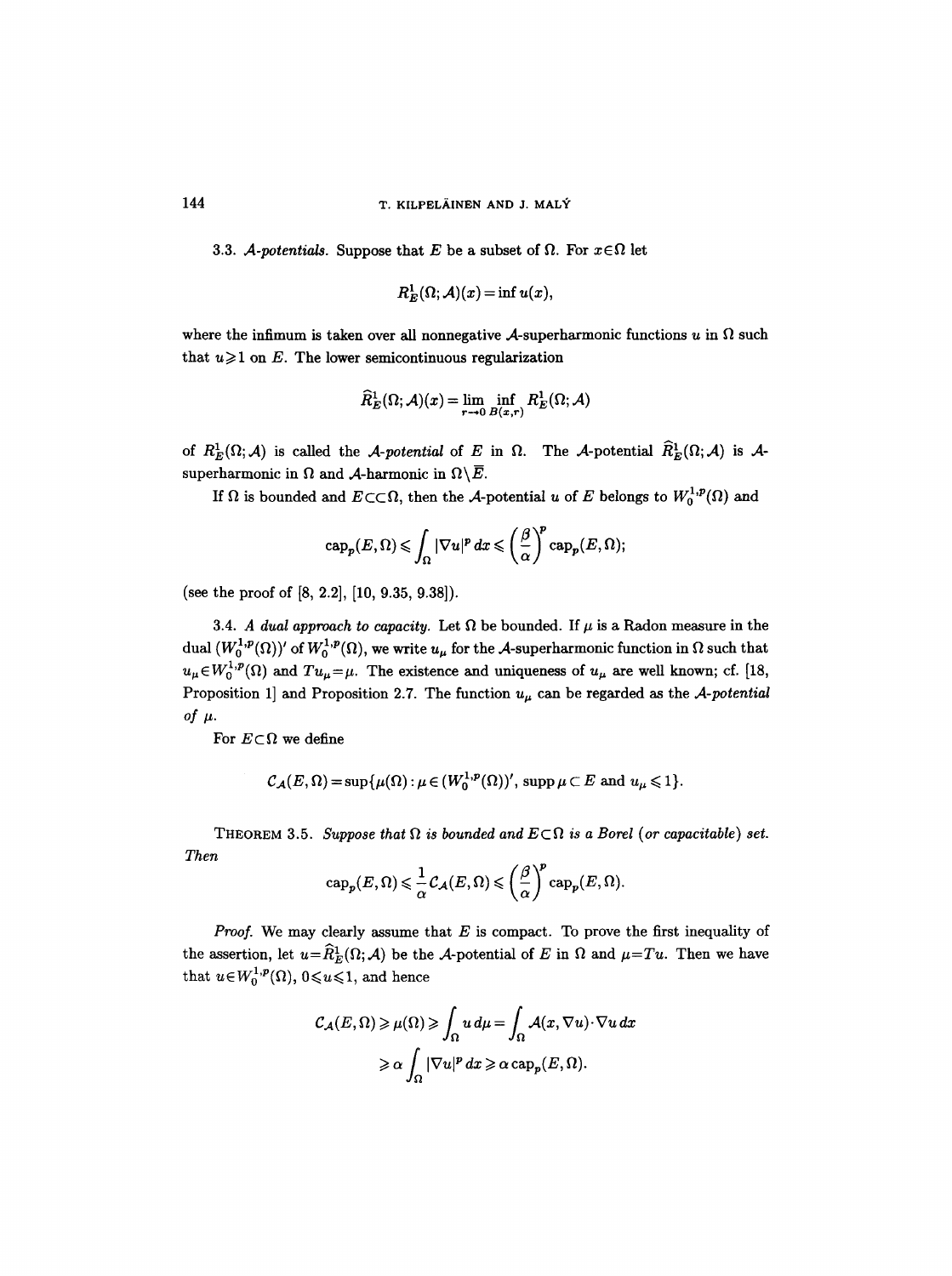For the second inequality, suppose that  $\mu$  is a measure in  $(W_0^{1,p}(\Omega))'$  such that  $u_{\mu} \leq 1$ and supp  $\mu \subset E$ . Let  $v \in C_0^{\infty}(\Omega)$  be such that  $v=1$  on E. Then

$$
\mu(\Omega) = \int_{\Omega} v \, d\mu = \int_{\Omega} \mathcal{A}(x, \nabla u_{\mu}) \cdot \nabla v \, dx
$$
\n
$$
\leq \beta \left( \int_{\Omega} |\nabla u_{\mu}|^p \, dx \right)^{(p-1)/p} \left( \int_{\Omega} |\nabla v|^p \, dx \right)^{1/p} . \tag{3.6}
$$

Let  $v_1=\max(v, u_\mu)$ . Because  $u_\mu$  is A-superharmonic in  $\Omega$  and A-harmonic in  $\Omega\setminus E$ , it follows that

$$
\int_{\Omega} \mathcal{A}(x, \nabla u_{\mu}) \cdot \nabla (v - u_{\mu}) dx = \int_{\Omega} \mathcal{A}(x, \nabla u_{\mu}) \cdot \nabla (v_1 - u_{\mu}) dx + \int_{\Omega \setminus E} \mathcal{A}(x, \nabla u_{\mu}) \cdot \nabla (v - v_1) dx
$$

$$
= \int_{\Omega} \mathcal{A}(x, \nabla u_{\mu}) \cdot \nabla (v_1 - u_{\mu}) dx \ge 0,
$$

for  $v-v_1\in W_0^{1,p}(\Omega\setminus E)$  and  $v_1-u_\mu\in W_0^{1,p}(\Omega)$  is nonnegative. Hence

$$
\alpha \int_{\Omega} |\nabla u_{\mu}|^p dx \leq \int_{\Omega} \mathcal{A}(x, \nabla u_{\mu}) \cdot \nabla u_{\mu} dx \leq \int_{\Omega} \mathcal{A}(x, \nabla u_{\mu}) \cdot \nabla v dx
$$
  

$$
\leq \beta \bigg( \int_{\Omega} |\nabla u_{\mu}|^p dx \bigg)^{(p-1)/p} \bigg( \int_{\Omega} |\nabla v|^p dx \bigg)^{1/p},
$$

so that

$$
\int_{\Omega} |\nabla u_{\mu}|^p dx \leqslant \left(\frac{\beta}{\alpha}\right)^p \int_{\Omega} |\nabla v|^p dx.
$$

Taking the infimum over all  $v$ 's we infer from  $(3.6)$  that

$$
\frac{1}{\alpha}\mu(E) \leqslant \left(\frac{\beta}{\alpha}\right)^p \operatorname{cap}_p(E, \Omega),
$$

and the theorem follows.

The measure  $\mu$  in the following lemma can be regarded as the A-distribution of the set  $E$ . See  $[2]$  for an analogous result for another type of capacitary distributions.

LEMMA 3.7. Suppose that  $\Omega$  is bounded and  $E \subset\subset \Omega$ . Let  $u = \widehat{R}_E^1(\Omega; \mathcal{A})$  be the A*potential of E in*  $\Omega$  *and*  $\mu = Tu$ *. Then* 

$$
\mu(U)\leqslant \frac{\beta^p}{\alpha^{p-1}}\, {\rm cap}_p(E\cap U,\Omega)
$$

*whenever*  $U \subset \Omega$  *is open.* 

*Proof.* Let  $G \subset \Omega$  be an open set containing  $E \cap U$  and choose an increasing sequence of compact sets  $K_j$  such that  $G=\bigcup_j K_j$ . Let  $u_j$  be the A-potential of  $(E\cap K_j)\cup (E\setminus U)$ 

<sup>10-945201</sup> *Acta Mathematica* 172. Imprim6 le 29 mars 1994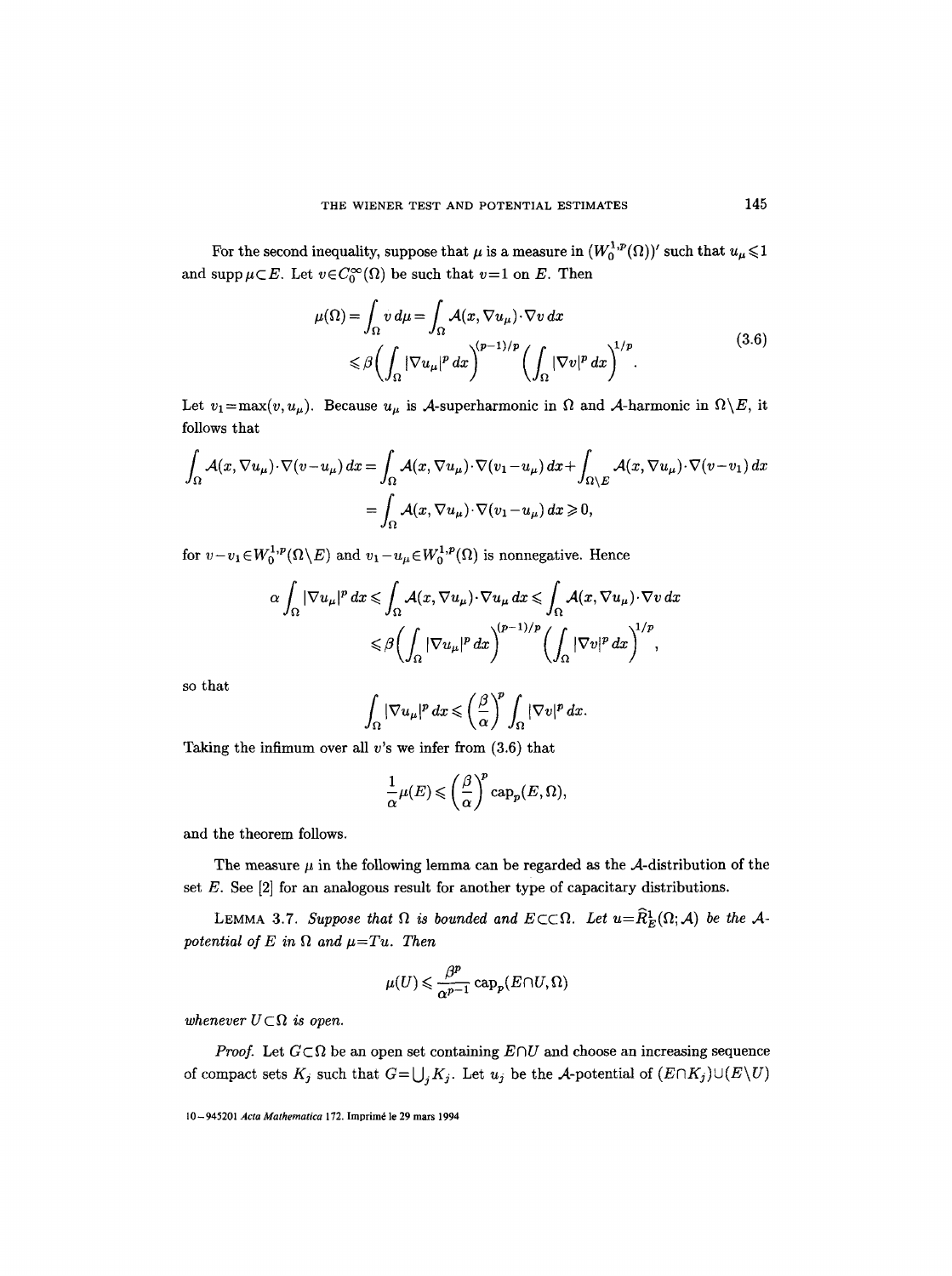in  $\Omega$  and  $\mu_j = Tu_j$ . If  $\nu_j$  is the restriction to U of  $\mu_j$ , then the support of  $\nu_j$  is contained in G and  $u_{\nu_i} \leq 1$  in  $\Omega$ . Hence we have by Theorem 3.5 that

$$
\mu_j(U)\,{=}\,\nu_j(U)\,{\leqslant}\, \displaystyle\frac{\beta^p}{\alpha^{p-1}}\, {\rm cap}_p(G,\Omega).
$$

Since  $u_j$  increase to u (see [8, 2.2]), the measure  $\mu$  is the weak limit of  $\mu_j$  and therefore

$$
\mu(U)\leqslant \frac{\beta^p}{\alpha^{p-1}}\, {\rm cap}_p(G,\Omega).
$$

Taking the infimum over all open sets  $G\supset E\cap U$  we obtain

$$
\mu(U) \leqslant \frac{\beta^p}{\alpha^{p-1}} \, {\rm cap}_p(E \cap U, \Omega).
$$

COROLLARY 3.8. Suppose that  $\Omega$  is bounded and  $E \subset\subset \Omega$ . Let  $u = \widehat{R}_E^1(\Omega; \mathcal{A})$  be the *A-potential of E in*  $\Omega$  *and*  $\mu = Tu$ *. Then* 

$$
\alpha \, {\rm cap}_p(E, \Omega) \leqslant \mu(\Omega) \leqslant \frac{\beta^p}{\alpha^{p-1}} \, {\rm cap}_p(E, \Omega).
$$

*Proof.* The second inequality of the assertion follows from Lemma 3.7. For the first inequality the reader is asked to mimic the proof of the first part of Theorem 3.5.

We conclude this section with a simple lemma that is needed later.

LEMMA 3.9. Suppose that  $u \in W_0^{1,p}(\Omega)$  is A-superharmonic with  $Tu = \mu$ . Then for  $\lambda$ >0 *it holds that* 

$$
\lambda^{p-1}\operatorname{cap}_p(\{x \in \Omega : u(x) > \lambda\}, \Omega) \leq \frac{\mu(\Omega)}{\alpha}.
$$

*Proof.* Since

$$
\alpha \int_{\Omega} |\nabla \min(u, \lambda)|^p dx \leqslant \int_{\Omega} \mathcal{A}(x, \nabla u) \cdot \nabla \min(u, \lambda) dx
$$
  
= 
$$
\int_{\Omega} \min(u, \lambda) d\mu \leqslant \lambda \mu(\Omega),
$$

the lemma follows, for  $\min(u, \lambda)/\lambda$  is admissible to test the capacity.

### **4. Potential estimates**

In this section we derive estimates for A-superharmonic functions in terms of their Wolff potentials. In particular we prove Theorem 1.6. As examples of its consequences we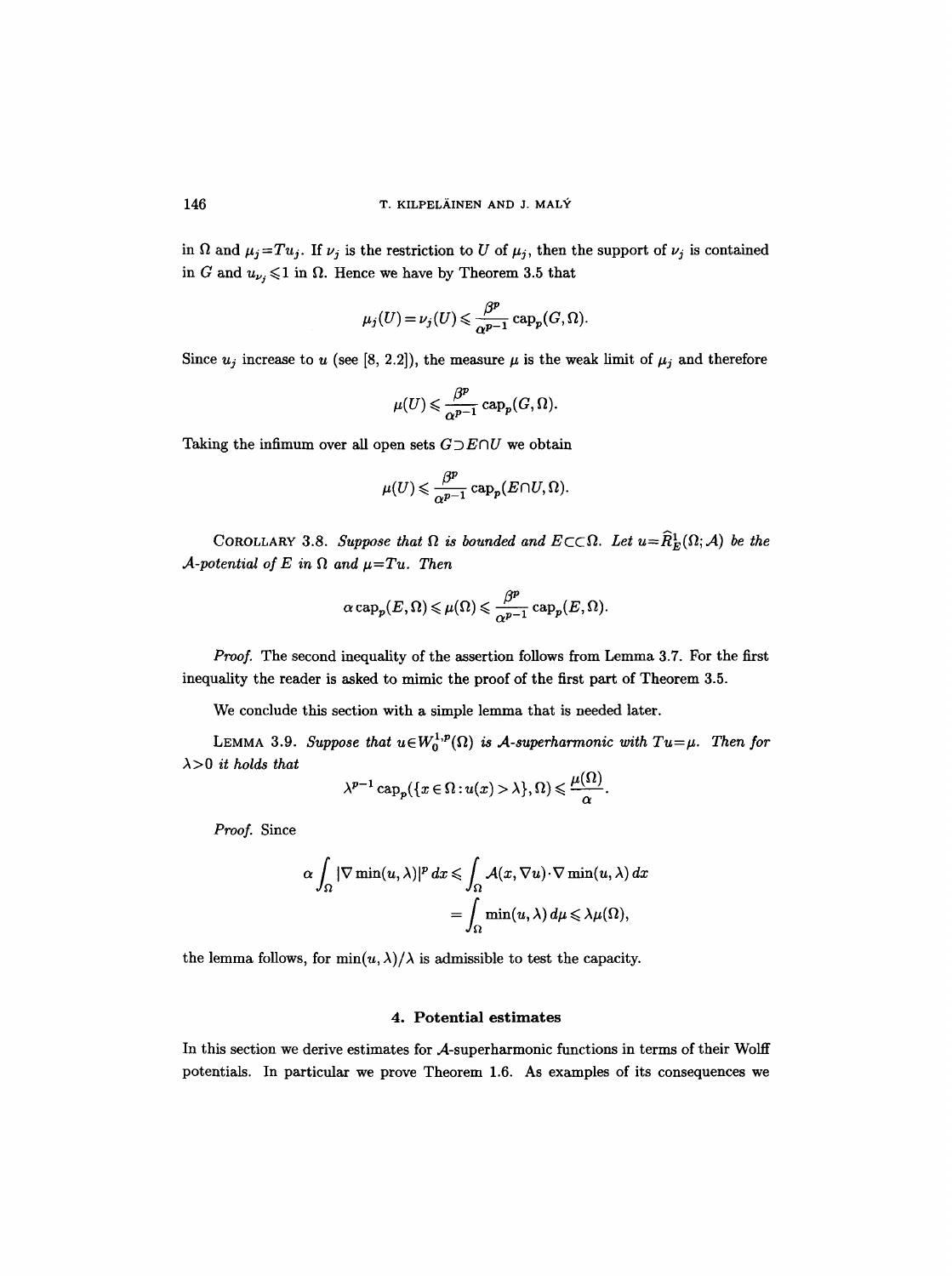establish a Harnack inequality for a class of positive A-superharmonic functions, and we give necessary and sufficient conditions for A-superharmonic solutions of  $Tu=\mu$  to be Hölder continuous or continuous.

Because an A-superharmonic function does not necessarily belong to  $W^{1,p}_{loc}(\Omega)$ , we extend the definition for the operator T: If u is an A-superharmonic function in  $\Omega$ , then we define

$$
Tu(\varphi) = \int_{\Omega} \lim_{k \to \infty} \mathcal{A}(x, \nabla \min(u, k)) \cdot \nabla \varphi \, dx,
$$

 $\varphi \in C_0^{\infty}(\Omega)$ . By [14, 1.15]

$$
\lim_{k\to\infty}\mathcal{A}(x,\nabla\min(u,k))
$$

is locally integrable and hence  $-Tu$  is its divergence. (Since  $\min(u, k) \in W^{1,p}_{loc}(\Omega)$  and

$$
\nabla \min(u,k) = \nabla \min(u,j)
$$

a.e. in  $\{u \le \min(k, j)\}\$ , the limit exists. It is equal to  $\mathcal{A}(x, \nabla u)$  if  $u \in W^{1,1}_{loc}(\Omega)$ , which is always the case if  $p>2-1/n$ .) Our definition of Tu overrides the difficulty that arises from the fact that for  $p \leq 2 - 1/n$  the distributional gradient  $\nabla u$  need not be a function. Indeed, the above definition of *Tu* is merely a technical tool to treat all p's simultaneously. We refer to [14] or [10, Chapter 7] for details.

In [14] we showed that if u is A-superharmonic in  $\Omega$ , there is a nonnegative Radon measure  $\mu$  such that

$$
Tu = \mu
$$

in  $\Omega$ , and conversely, given a finite measure  $\mu$  in bounded  $\Omega$ , there is an  $\mathcal{A}$ -superharmonic function u such that  $Tu = \mu$  in  $\Omega$  and  $\min(u, k) \in W_0^{1,p}(\Omega)$  for all integers k.

We start with an auxiliary estimate.

LEMMA 4.1. *Suppose that u is A-superharmonic in a ball*  $2B = B(x_0, 2r)$  *and*  $\mu = Tu$ . *If a is a real constant,*  $d>0$  *and*  $p-1<\gamma(n(p-1)/(n-p+1))$ *, then there are constants*  $q=q(p,\gamma)$ >p and  $c=c(n,p,\alpha,\beta,\gamma)$ >0 such that

$$
\left(d^{-\gamma}r^{-n}\int_{B\cap\{u>a\}}(u-a)^{\gamma}\,dx\right)^{p/q}\leqslant cd^{-\gamma}r^{-n}\int_{2B\cap\{u>a\}}(u-a)^{\gamma}\,dx+cd^{1-p}r^{p-n}\mu(2B),
$$

*provided that* 

$$
|2B \cap \{u > a\}| < \frac{1}{2}d^{-\gamma} \int_{B \cap \{u > a\}} (u - a)^{\gamma} dx. \tag{4.2}
$$

*Proof.* Without loss of generality we may assume that  $a=0$ . We first assume that u is locally bounded and hence  $u \in W^{1,p}_{loc}(2B)$ . We shall estimate the left hand side in several steps. Set

$$
q=\frac{p\gamma}{p-\gamma/(p-1)}.
$$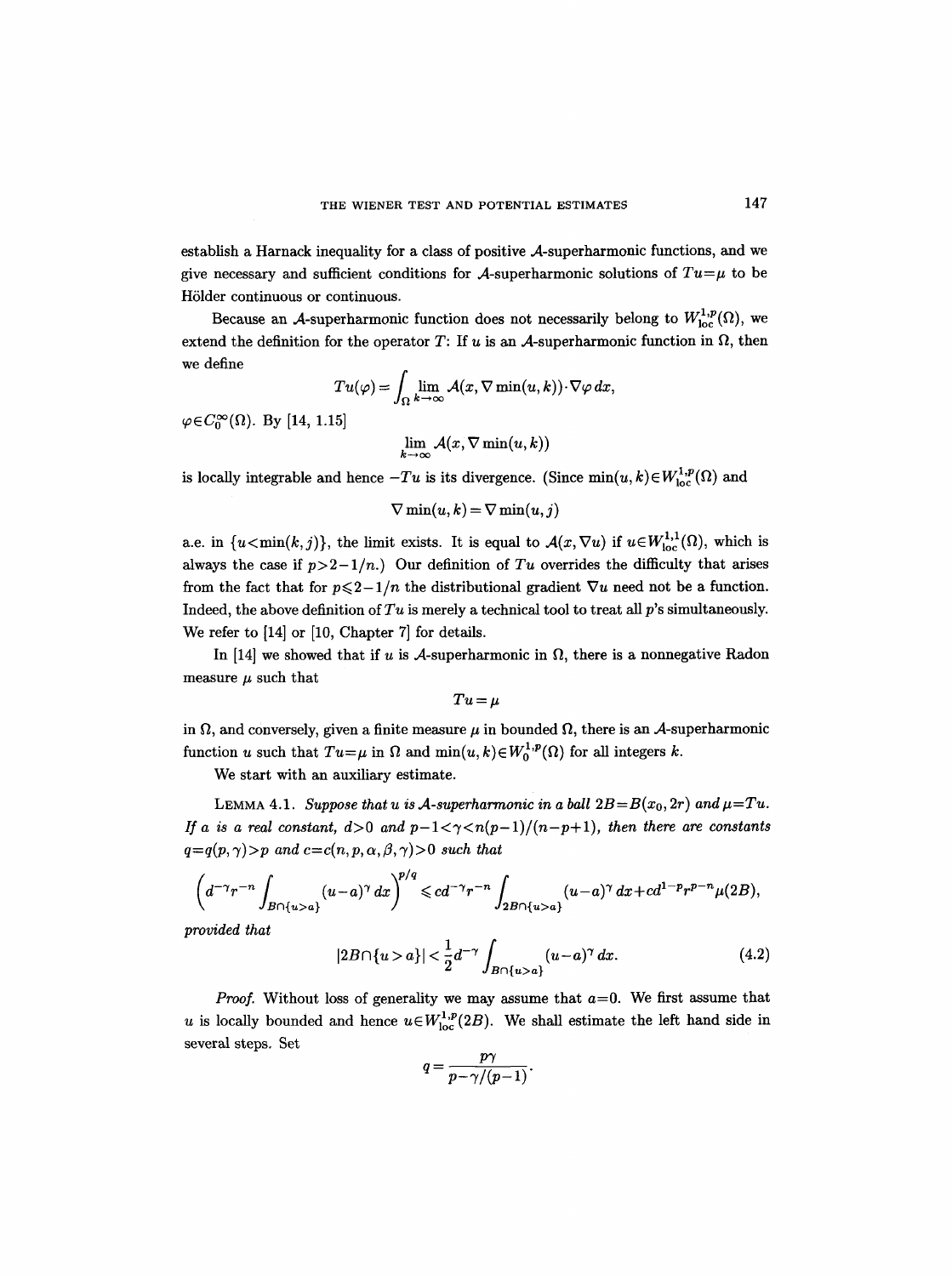Notice that  $p < q < p^*$ , where  $p^*$  denotes the critical Sobolev embedding exponent. Using (4.2) we obtain

$$
d^{-\gamma} \int_{B \cap \{0 < u < d\}} u^{\gamma} \, dx \leqslant |B \cap \{u > 0\}| \leqslant |2B \cap \{u > 0\}| \leqslant \frac{1}{2} d^{-\gamma} \int_{B \cap \{u > 0\}} u^{\gamma} \, dx;
$$

therefore

$$
d^{-\gamma} \int_{B \cap \{u>0\}} u^{\gamma} dx \leq 2d^{-\gamma} \int_{B \cap \{u\geqslant d\}} u^{\gamma} dx \leqslant c \int_{B} w^{q} dx,
$$
\n
$$
w = \left(1 + \frac{u^{+}}{d}\right)^{\gamma/q} - 1.
$$
\n(4.3)

where

Note that

$$
\nabla w = \frac{\gamma}{qd} \left( 1 + \frac{u^+}{d} \right)^{\gamma/q-1} \nabla u^+.
$$

Pick a cut-off function  $\eta \in C_0^{\infty}(2B)$  such that  $0 \le \eta \le 1$ ,  $\eta=1$  on B and  $|\nabla \eta| \le 2/r$ . The Sobolev inequality yields

$$
\left(r^{-n} \int_{B} w^{q} dx\right)^{p/q} \leqslant \left(r^{-n} \int_{2B} (w\eta)^{q} dx\right)^{p/q}
$$
\n
$$
\leqslant cr^{p-n} \int_{2B} |\nabla w|^{p} \eta^{p} dx + cr^{p-n} \int_{2B} w^{p} |\nabla \eta|^{p} dx. \tag{4.4}
$$

By substituting the test function

$$
v = \left(1 - \left(1 + \frac{u^+}{d}\right)^{1-\tau}\right)\eta^p,
$$

where

$$
\tau=\frac{\gamma}{p-1},
$$

we obtain

$$
\int_{2B \cap \{u>0\}} \frac{|\nabla u|^p}{(1+u/d)^\tau} \eta^p dx
$$
\n
$$
\leq \alpha^{-1} \int_{2B \cap \{u>0\}} \mathcal{A}(x, \nabla u) \cdot \frac{\nabla u}{(1+u/d)^\tau} \eta^p dx
$$
\n
$$
= -\frac{pd}{\alpha(\tau-1)} \int_{2B \cap \{u>0\}} \mathcal{A}(x, \nabla u) \cdot \left(1 - \left(1 + \frac{u}{d}\right)^{1-\tau}\right) \eta^{p-1} \nabla \eta dx
$$
\n
$$
+ \frac{d}{\alpha(\tau-1)} \int_{2B} v d\mu
$$
\n
$$
\leq c d \int_{2B \cap \{u>0\}} |\nabla u|^{p-1} \eta^{p-1} |\nabla \eta| dx + c d \int_{2B} \eta^p d\mu
$$
\n
$$
\leq \frac{1}{2} \int_{2B \cap \{u>0\}} \frac{|\nabla u|^p}{(1+u/d)^\tau} \eta^p dx + c \left(\frac{d}{r}\right)^p \int_{2B \cap \{u>0\}} \left(1 + \frac{u}{d}\right)^\gamma dx
$$
\n
$$
+ c d \int_{2B} \eta^p d\mu,
$$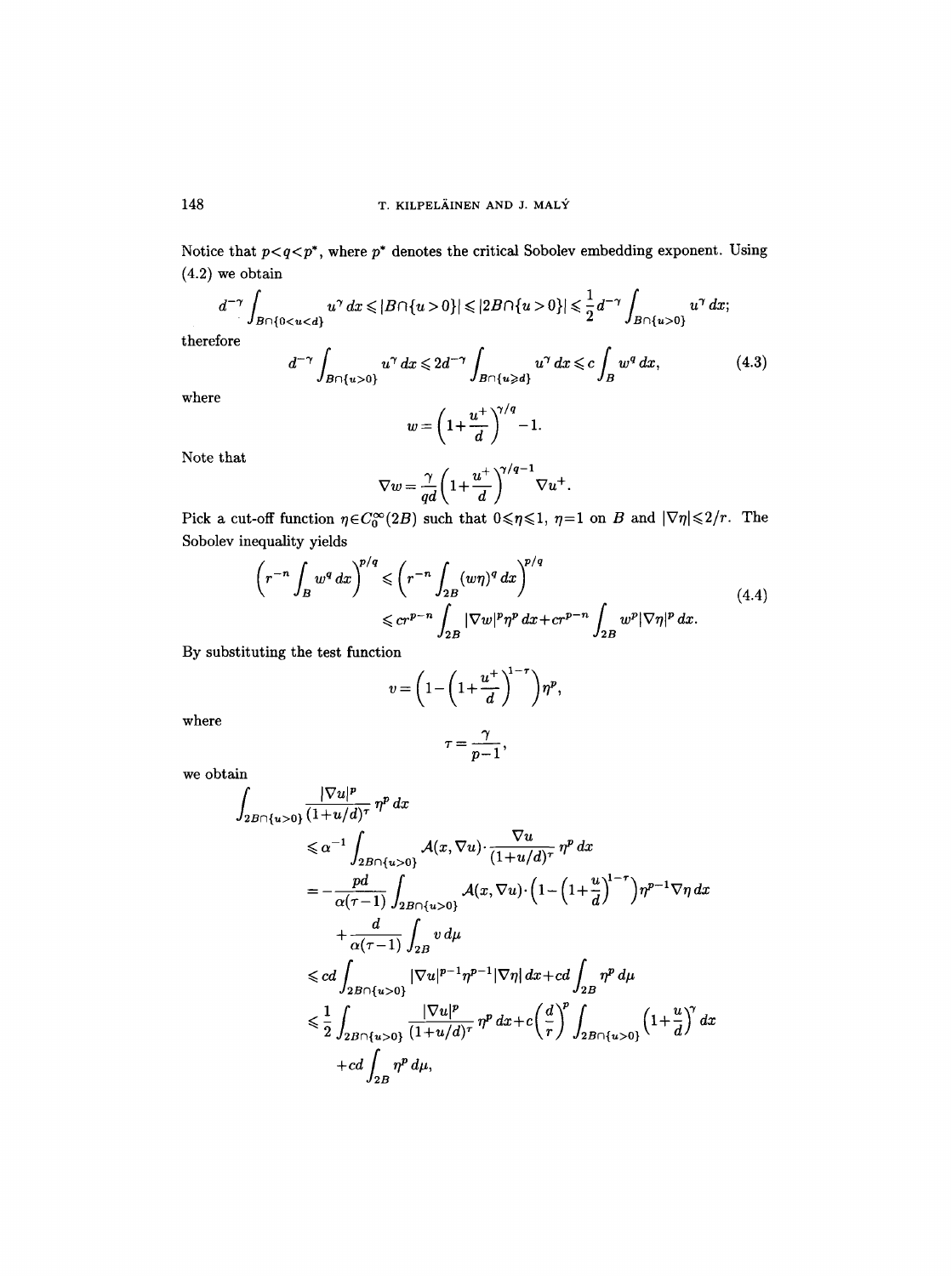where in the last inequality we employed Young's inequality. Hence

$$
\int_{2B} |\nabla w|^p \eta^p dx \leqslant c d^{-p} \int_{2B \cap \{u>0\}} \frac{|\nabla u|^p}{(1+u/d)^\tau} \eta^p dx
$$
\n
$$
\leqslant c r^{-p} \int_{2B \cap \{u>0\}} \left(1+\frac{u}{d}\right)^\gamma dx + c d^{1-p} \mu(\text{supp}\,\eta).
$$
\n(4.5)

Keeping (4.2) in mind we obtain

$$
\int_{2B \cap \{u>0\}} \left(1 + \frac{u}{d}\right)^{\gamma} dx \leqslant cd^{-\gamma} \int_{2B \cap \{u>0\}} u^{\gamma} dx \tag{4.6}
$$

and, consequently, because  $w^q \leq (1 + u/d)^{\gamma}$ ,

$$
r^{p} \int_{2B} w^{p} |\nabla \eta|^{p} dx \leqslant c \int_{2B} w^{p} dx
$$
  
\n
$$
\leqslant c \Biggl( \int_{2B} w^{q} dx \Biggr)^{p/q} |2B \cap \{u > 0\}|^{1-p/q}
$$
  
\n
$$
\leqslant c d^{-\gamma} \int_{2B \cap \{u > 0\}} u^{\gamma} dx.
$$
\n(4.7)

Now we remove the assumption that u is locally bounded. For  $k>d$  we write

$$
u_k = \min(u,k)
$$

and

$$
\mu_k = Tu_k.
$$

Then (4.2) holds for  $u_k$  if k is large enough. Hence by collecting the estimates (4.3)-(4.7) we arrive at the estimate

$$
\left(d^{-\gamma}r^{-n}\int_{B\cap\{u>0\}}u_k^{\gamma}\,dx\right)^{p/q}\leqslant cd^{-\gamma}r^{-n}\int_{2B\cap\{u>0\}}u_k^{\gamma}\,dx+cd^{1-p}r^{p-n}\mu_k(\mathrm{supp}\,\eta),
$$

where  $c=c(n, p, \alpha, \beta, \gamma)$ >0. Now letting  $k\to\infty$  and using the weak convergence of  $\mu_k$ 's to  $\mu$  [14, 2.2] we conclude the proof.

THEOREM 4.8. *Suppose that u is a nonnegative .A-superharmonic function in B*( $x_0$ ,  $2r$ ). *If*  $\mu = Tu$ , then for all  $\gamma > p-1$  we have that

$$
u(x_0) \leq c \bigg( \int_{B(x_0,r)} u^{\gamma} dx \bigg)^{1/\gamma} + c \mathbf{W}_{1,p}^{\mu}(x_0; 2r),
$$

11 - 945201 *Acta Mathematica* 172. lmprim6 le 29 mars 1994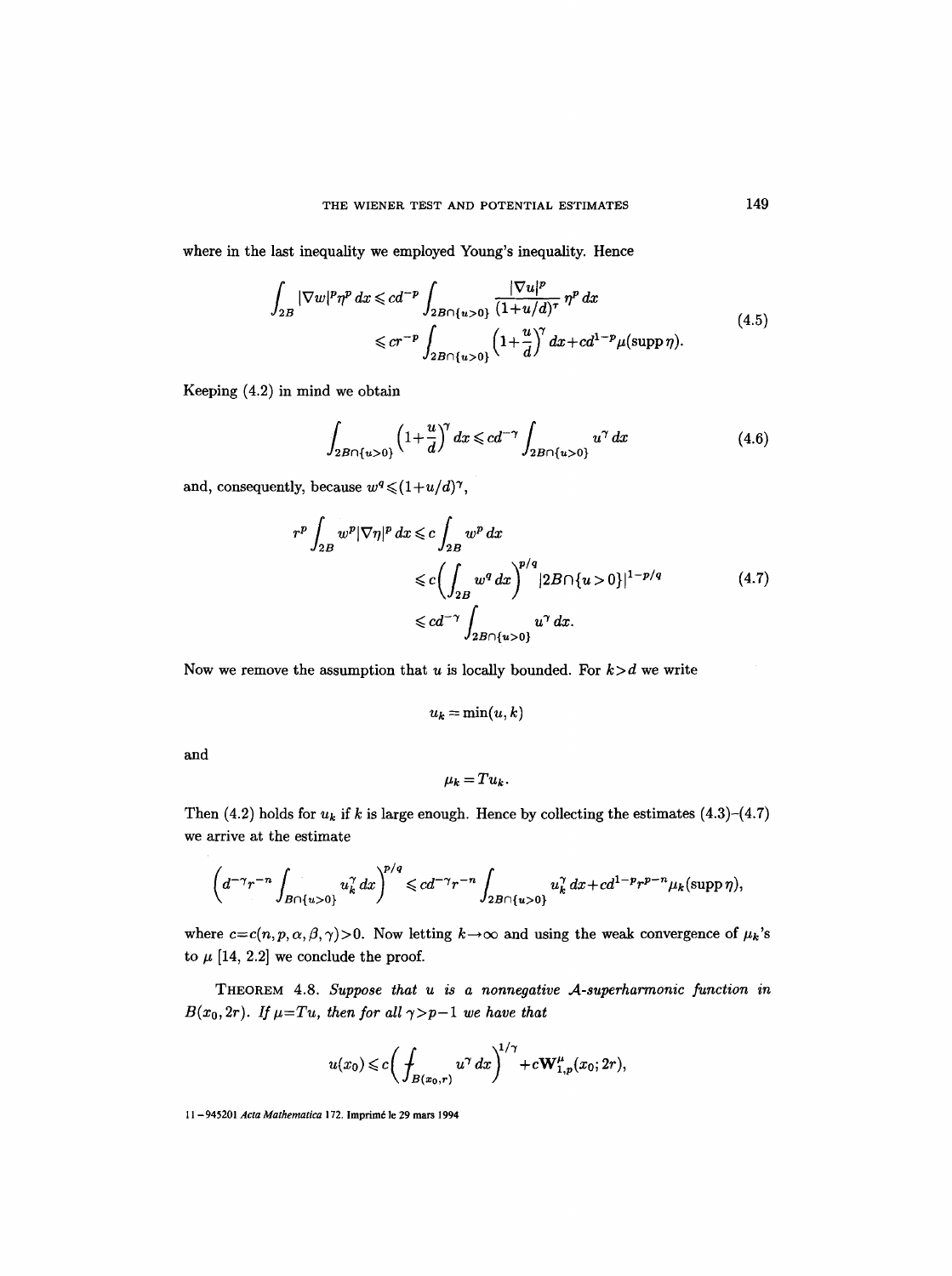*where*  $c=c(n,p,\alpha,\beta,\gamma)$ >0.

Proof. By Hölder's inequality we may assume that

$$
\gamma<\frac{n(p-1)}{n-p+1}.
$$

We fix a constant  $\delta \in (0, 1)$  to be specified later. Let  $B_j = B(x_0, r_j)$ , where  $r_j = 2^{1-j}r$ . We define a sequence  $a_j$  recursively. Let  $a_0\!=\!0$  and for  $j\!\geqslant\!0$  let

$$
a_{j+1} = a_j + \delta^{-1} \left( r_j^{-n} \int_{B_{j+1} \cap \{u > a_j\}} (u - a_j)^\gamma dx \right)^{1/\gamma}.
$$

Note that  $a_j < \infty$  for all j (see Lemma 2.9 or [10, 7.46]). We first derive the estimate

$$
\delta^{p\gamma/q} \leq c\delta^{\gamma} \left( \frac{a_j - a_{j-1}}{a_{j+1} - a_j} \right)^{\gamma} + c(a_{j+1} - a_j)^{1-p} \frac{\mu(B_j)}{r_j^{n-p}}, \tag{4.9}
$$

if  $j\geqslant 1$  is such that  $a_{j+1} > a_j$  and  $q = (p(p-1)\gamma)/(p(p-1)-\gamma)$  is as in the proof of Lemma 4.1. From now on we assume that  $\delta > 0$  is so small that

$$
\delta^{\gamma} \leqslant 2^{-n-1} r_j^{-n} |B_j|.
$$

Since

$$
|B_j \cap \{u > a_j\}| \leq (a_j - a_{j-1})^{-\gamma} \int_{B_j \cap \{u > a_j\}} (u - a_{j-1})^{\gamma} dx
$$
  
\n
$$
\leq (a_j - a_{j-1})^{-\gamma} \int_{B_j \cap \{u > a_{j-1}\}} (u - a_{j-1})^{\gamma} dx = \delta^{\gamma} r_{j-1}^{n}
$$
  
\n
$$
= 2^{n} r_j^{n} \delta^{\gamma} = 2^{n} (a_{j+1} - a_j)^{-\gamma} \int_{B_{j+1} \cap \{u > a_j\}} (u - a_j)^{\gamma} dx,
$$
\n(4.10)

we have that

$$
|B_j \cap \{u > a_j\}| \leqslant \frac{1}{2}|B_j| \tag{4.11}
$$

and the hypothesis (4.2) holds with

$$
d_j = 2^{-(n+2)/\gamma} (a_{j+1} - a_j).
$$

Hence Lemma 4.1 yields

$$
\left(d_j^{-\gamma}r_j^{-n}\int_{B_{j+1}\cap\{u>a_j\}}(u-a_j)^{\gamma} dx\right)^{p/q} \leq c d_j^{-\gamma}r_j^{-n}\int_{B_j\cap\{u>a_j\}}(u-a_j)^{\gamma} dx + c d_j^{1-p}r_j^{p-n}\mu(B_j).
$$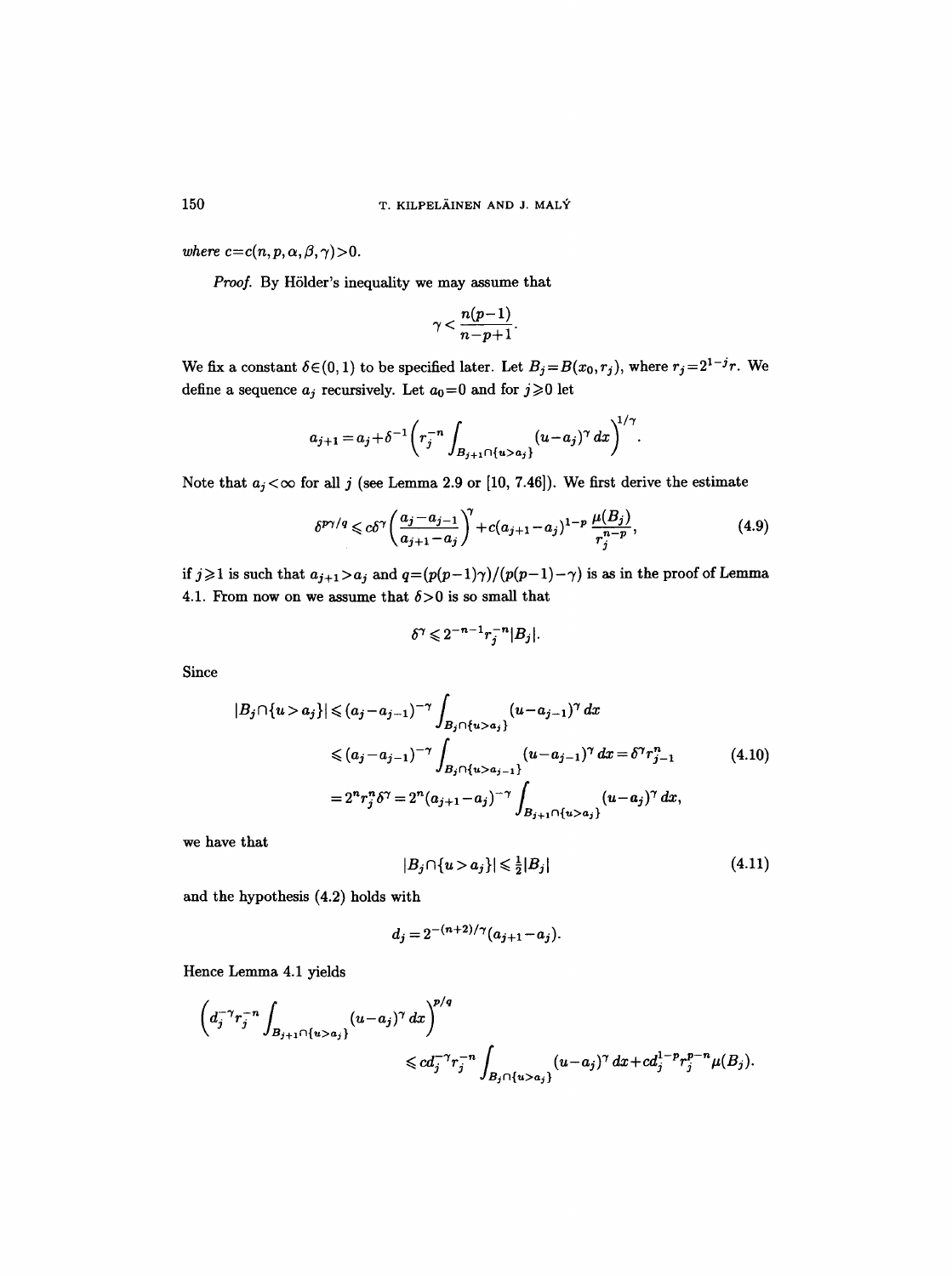Finally, because

$$
d_j^{-\gamma} r_j^{-n} \int_{B_j \cap \{u > a_j\}} (u - a_j)^{\gamma} dx \leq d_j^{-\gamma} r_j^{-n} \int_{B_j \cap \{u > a_{j-1}\}} (u - a_{j-1})^{\gamma} dx = c(d_{j-1}/d_j)^{\gamma} \delta^{\gamma},
$$

we arrive at

$$
\delta^{p\gamma/q} \leq c \bigg( d_j^{-\gamma} r_j^{-n} \int_{B_{j+1} \cap \{u > a_j\}} (u - a_j)^{\gamma} dx \bigg)^{p/q}
$$
  
\$\leqslant c d\_j^{-\gamma} r\_j^{-n} \int\_{B\_j \cap \{u > a\_j\}} (u - a\_j)^{\gamma} dx + c d\_j^{1-p} r\_j^{p-n} \mu(B\_j)\$  
\$\leqslant c \delta^{\gamma} \bigg( \frac{d\_{j-1}}{d\_j} \bigg)^{\gamma} + c d\_j^{1-p} r\_j^{p-n} \mu(B\_j),

and (4.9) follows.

Next we show that

$$
a_{j+1} - a_j \leq \frac{1}{2}(a_j - a_{j-1}) + c \left(\frac{\mu(B_j)}{r_j^{n-p}}\right)^{1/(p-1)}.
$$
\n(4.12)

If  $a_{j+1}-a_j \leq \frac{1}{2}(a_j-a_{j-1})$ , the estimate (4.12) is trivial. If  $a_j-a_{j-1} < 2(a_{j+1}-a_j)$ , then (4.9) implies that

$$
\delta^{p\gamma/q} \leqslant c\delta^{\gamma}+c(a_{j+1}-a_j)^{1-p}\,\frac{\mu(B_j)}{r_j^{n-p}}.
$$

Now choosing  $0 < \delta = \delta(n, p, \alpha, \beta, \gamma) \leq 1$  small enough we obtain

$$
\delta^{p\gamma/q} > 2c\delta^{\gamma}
$$

so that

$$
(a_{j+1}-a_j)^{p-1} \leq c \, \frac{\mu(B_j)}{r_j^{n-p}};
$$

hence (4.12) holds also in this case.

Now we are ready to conclude the proof. First we deduce from  $(4.12)$  that

$$
a_k - a_1 \le a_{k+1} - a_1 = \sum_{j=1}^k (a_{j+1} - a_j)
$$
  

$$
\le \frac{1}{2} \sum_{j=1}^k (a_j - a_{j-1}) + c \sum_{j=1}^k \left(\frac{\mu(B_j)}{r_j^{n-p}}\right)^{1/(p-1)}
$$
  

$$
= \frac{1}{2}a_k + c \sum_{j=1}^k \left(\frac{\mu(B_j)}{r_j^{n-p}}\right)^{1/(p-1)}
$$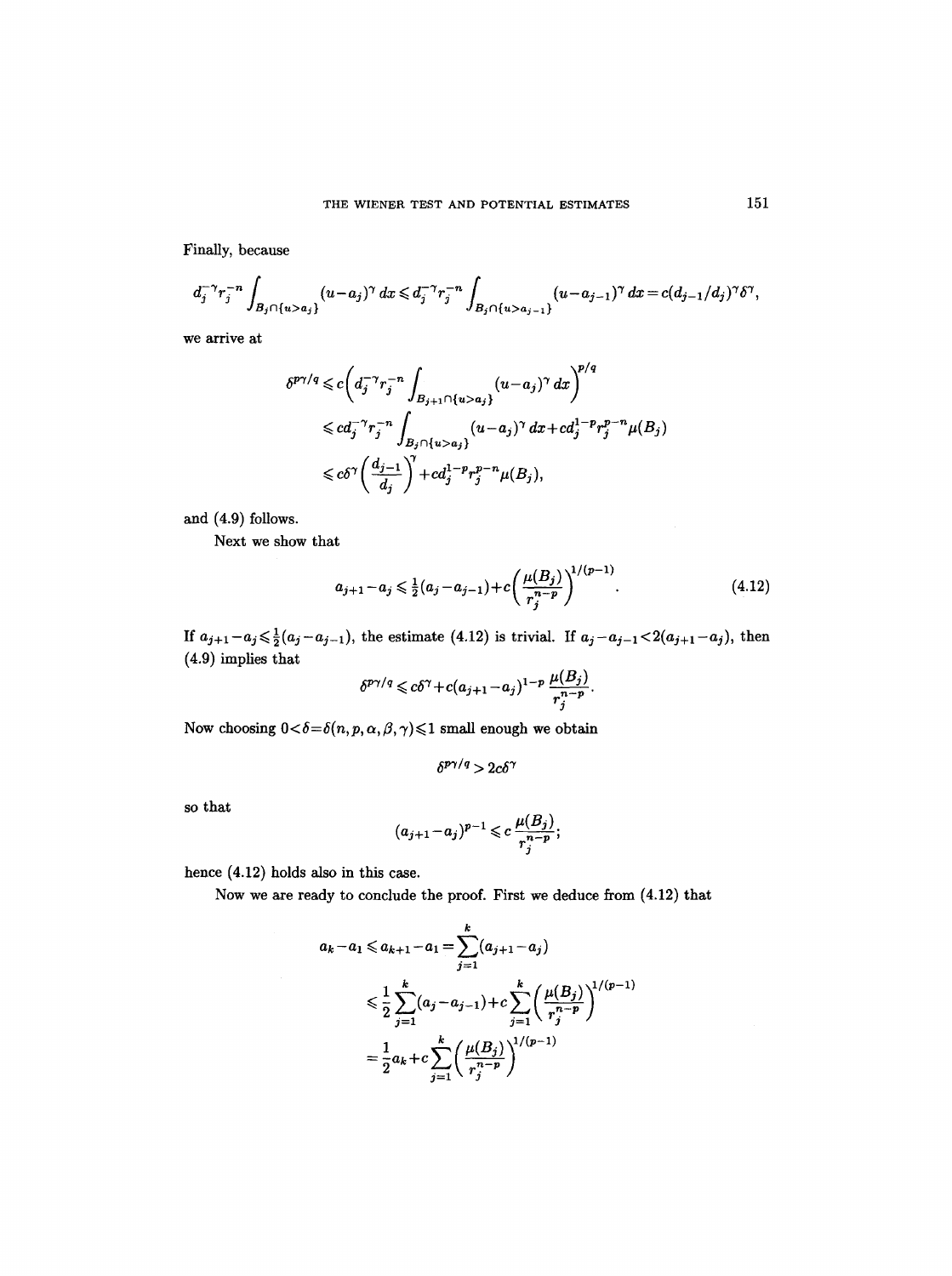and hence

$$
\lim_{k \to \infty} a_k \leq 2a_1 + c \sum_{j=1}^{\infty} \left( \frac{\mu(B_j)}{r_j^{n-p}} \right)^{1/(p-1)} \leq c \left( \int_{B_1} u^{\gamma} \right)^{1/\gamma} + c \mathbf{W}_{1,p}^{\mu}(x_0; 2r).
$$

Now the theorem follows because by (4.11)

$$
\inf_{B_j} u \leqslant a_j
$$

for  $j=1, 2, \ldots$ , and (for u is lower semicontinuous) we conclude that

$$
u(x_0) \leqslant \lim_{j \to \infty} \inf_{B_j} u \leqslant \liminf_{j \to \infty} a_j.
$$

*Proof of Theorem* 1.6. The first inequality was established in [14]. The second inequality follows from Theorem 4.8 because by the weak Haxnack inequality in Lemma 2.9 we may pick  $\gamma = \gamma(n, p) > p-1$  such that

$$
\bigg(\int_{B(x_0,r)}u^{\gamma}\,dx\bigg)^{1/\gamma}\leqslant c\bigg(\int_{B(x_0,2r)}u^{\gamma}\,dx\bigg)^{1/\gamma}\leqslant c\inf_{B(x_0,r)}u.
$$

COROLLARY 4.13. Let u be an A-superharmonic function in  $\mathbb{R}^n$  with  $\inf_{\mathbb{R}^n} u=0$ . If  $\mu = Tu$ , then

$$
c_1\mathbf{W}^{\mu}_{1,p}(x_0;\infty) \leqslant u(x_0) \leqslant c_2\mathbf{W}^{\mu}_{1,p}(x_0;\infty),
$$

where  $c_1$  and  $c_2$  are positive constants, depending only on n, p, and the structural con*stants*  $\alpha$  *and*  $\beta$ .

*Remark* 4.14. Because A-superharmonic functions are lower semicontinuous and satisfy the minimum principle, we can replace  $\inf_{B(x_0,r)} u$  in Theorem 1.6 by  $\inf_{\partial B(x_0,r)} u$ .

4.15. *Harnack's inequality.* As the first application of Theorem 1.6 we establish a Harnack inequality for equations  $Tu = \mu$ .

THEOREM 4.16. Suppose that u is a nonnegative A-superharmonic function in  $B(x_0, 7r)$  *and let*  $\mu = Tu$ . If there are  $\varepsilon > 0$  and  $M > 0$  such that

$$
\mu(B(x,\varrho))\leqslant M\varrho^{n-p+\varepsilon}
$$

*whenever*  $x \in B(x_0, r)$  and  $0 < \rho < 4r$ , then

$$
\sup_{B(x_0,r)} u \leqslant c_1 \inf_{B(x_0,r)} u + c_2 r^{\varepsilon/(p-1)},
$$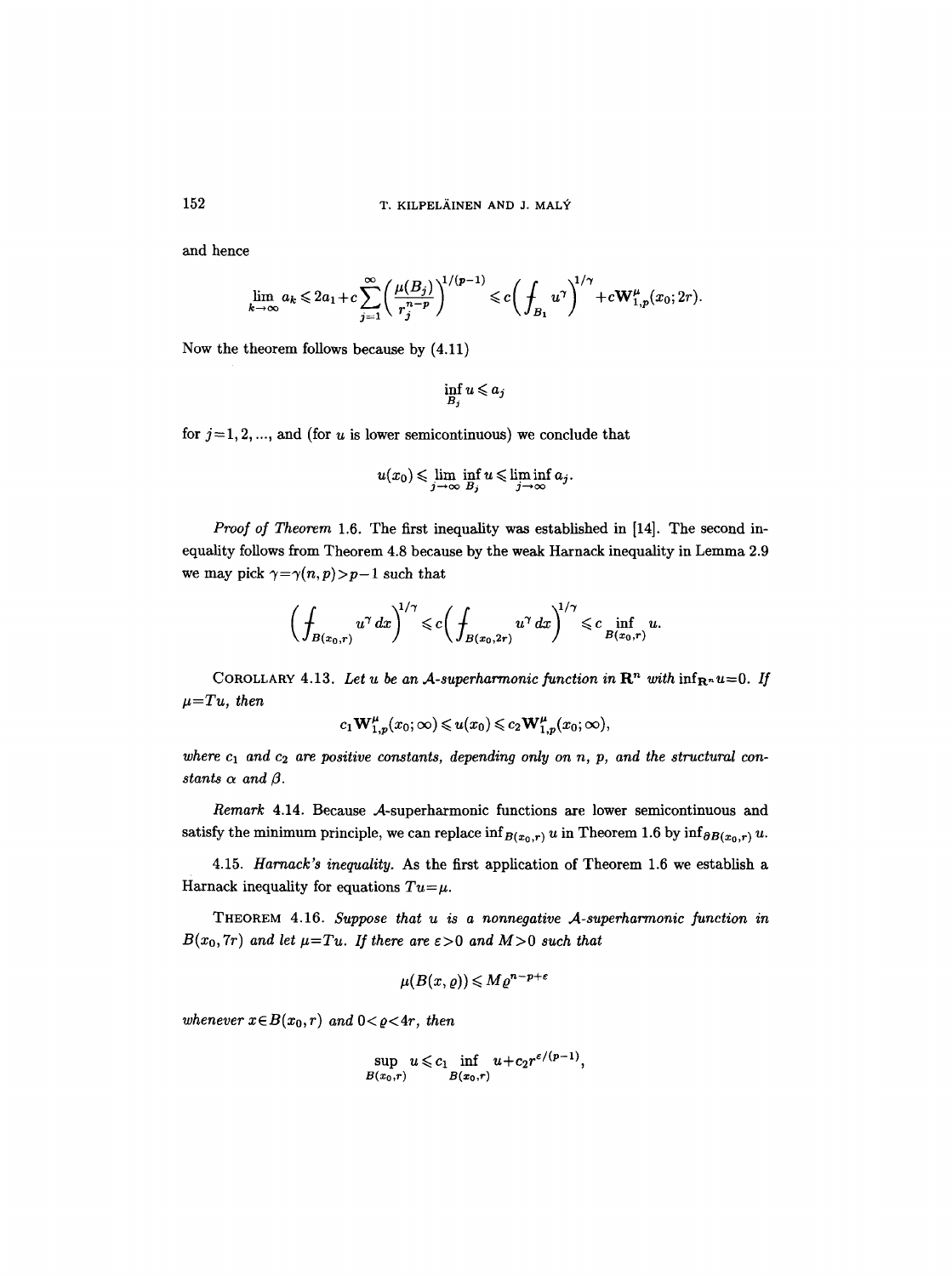where  $c_1 = c_1(n, p, \alpha, \beta)$  and  $c_2 = c_2(n, p, \alpha, \beta, M, \varepsilon)$  are positive constants.

*Proof.* This is a direct consequence of Theorem 1.6 because

$$
\mathbf{W}_{1,p}^{\mu}(x_0; 4r) = \int_0^{4r} \left( \frac{\mu(B(x_0, \varrho))}{\varrho^{n-p}} \right)^{1/(p-1)} \frac{d\varrho}{\varrho}
$$
  
\$\leq M^{1/(p-1)} \int\_0^{4r} \varrho^{\varepsilon/(p-1)} \frac{d\varrho}{\varrho} = cr^{\varepsilon/(p-1)}.

By a standard iteration (cf. [10, Chapter 6], [19, p. 1441] or [21, p. 269]) it follows from Harnack's inequality in Theorem 4.16 that certain A-superharmonic functions are Hölder continuous.

COROLLARY 4.17. *Suppose that u is A-superharmonic in*  $\Omega$  and  $Tu = \mu$ . If there *are positive constants M and e such that* 

$$
\mu(B(x,r)) \leqslant Mr^{n-p+\varepsilon}
$$

whenever  $B(x, 2r) \subset \Omega$ , then there is  $\gamma = \gamma(n, p, \alpha, \beta, \varepsilon) > 0$  such that for each compact subset K of  $\Omega$  there is a constant  $C > 0$  with

$$
|u(x)-u(y)|\leqslant C|x-y|^{\gamma}
$$

*whenever*  $x, y \in K$ .

We next show that the restriction for the measure  $\mu$  in the above theorems is essential; cf. [20].

THEOREM 4.18. Suppose that u is A-superharmonic in  $B(x_0, r)$ . If there are posi*tive constants C and*  $\gamma$  *such that* 

$$
|u(x)-u(y)|\leqslant C|x-y|^{\gamma}
$$

*for every x and y in*  $B(x_0, r)$ *, then* 

$$
\mu(B(x_0, \varrho)) \leqslant cC^{p-1}\varrho^{n-p+\gamma(p-1)}
$$

*whenever*  $0 < \varrho < \frac{1}{3}r$ ; *here*  $c = c(n, p, \alpha, \beta) > 0$ .

*Proof.* We apply the estimate in Theorem 1.6 to the A-superharmonic function  $u-\inf_{B(x_0,3\varrho)} u$  and obtain

$$
\left(\frac{\mu(B(x_0,\varrho))}{\varrho^{n-p}}\right)^{1/(p-1)} \leqslant c \int_{\varrho}^{2\varrho} \left(\frac{\mu(B(x_0,t))}{t^{n-p}}\right)^{1/(p-1)} \frac{dt}{t}
$$
  

$$
\leqslant c\big(u(x_0) - \inf_{B(x_0,3\varrho)} u\big) \leqslant cC\varrho^{\gamma},
$$

and the theorem follows.

4.19. *Continuity of.A-superharmonic functions.* Next we characterize the continuity of  $A$ -superharmonic functions in terms of their Wolff potentials.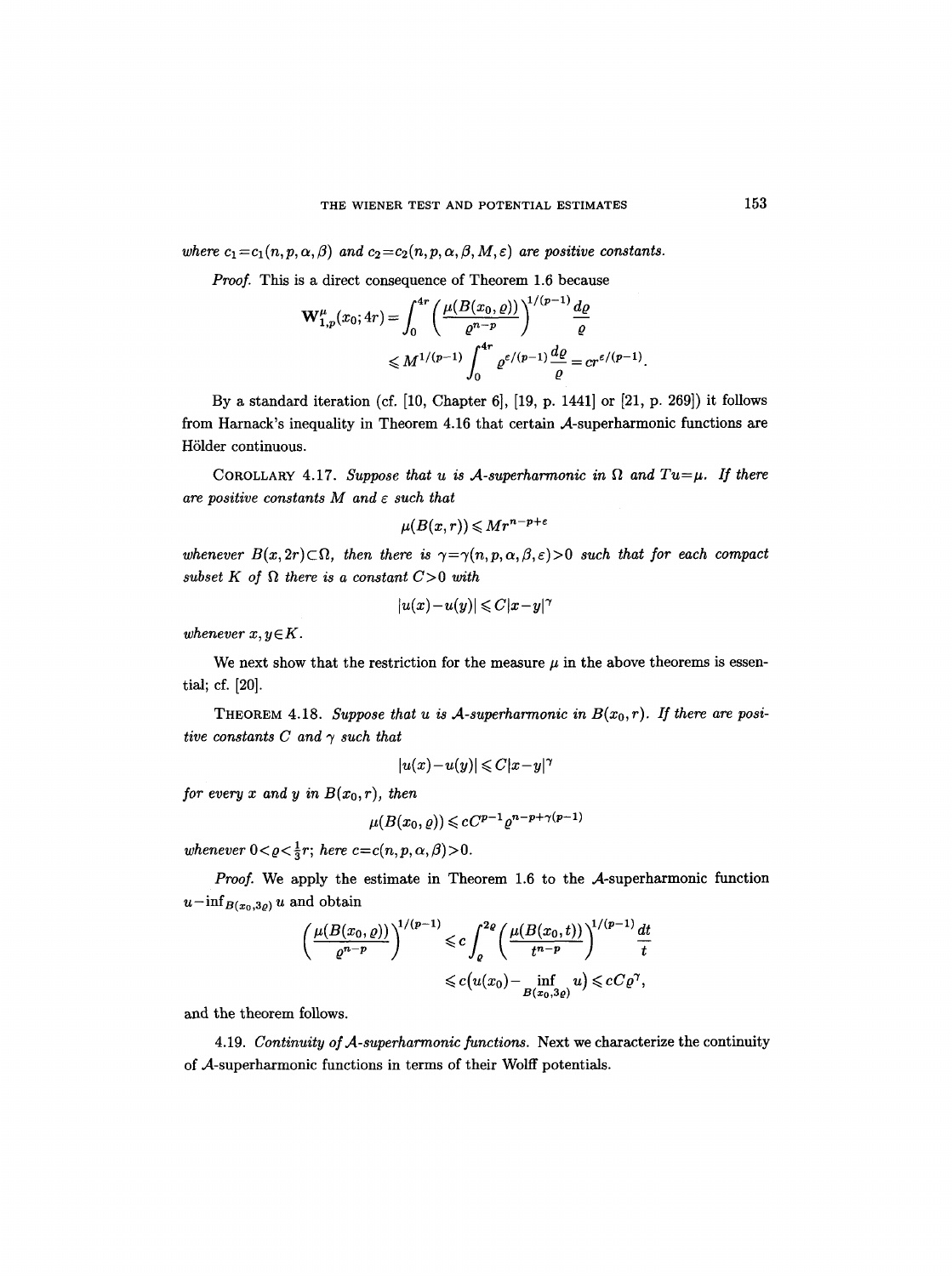THEOREM 4.20. *Suppose that u is A-superharmonic in*  $\Omega$  and  $Tu=\mu$ . Then u is *real valued and continuous at*  $x_0$  *if and only if for each*  $\epsilon > 0$  *there is r* > 0 *such that* 

$$
\mathbf{W}_{1,\,\boldsymbol{p}}^{\boldsymbol{\mu}}(x,r) < \varepsilon
$$

*whenever*  $x \in B(x_0, r)$ *.* 

*Proof.* Suppose first that  $u(x_0) < \infty$  and that u is continuous at  $x_0$ . Fix  $\varepsilon > 0$  and choose  $r > 0$  such that

$$
|u-u(x_0)|<\tfrac{1}{2}\varepsilon
$$

in  $\overline{B}(x_0, 4r) \subset \Omega$ . Then for  $x \in B(x_0, r)$  we have by Theorem 1.6 that

$$
c\mathbf{W}_{1,p}^{\mu}(x,r) \leqslant u(x)-\inf\limits_{B(x,3r)}u=u(x)-u(x_0)+u(x_0)-\inf\limits_{B(x,3r)}u \leqslant \varepsilon
$$

as desired.

For the converse, we may assume that  $u(x_0)=0$ , for  $u(x_0)<\infty$  by Theorem 1.6. Because *u* is lower semicontinuous we may choose  $r_0>0$  such that  $u>-\varepsilon$  in  $B(x_0, 4r_0)$ . If  $r < r_0$ , we now have for all  $x \in B(x_0, r)$  that

$$
u(x) \leqslant c_2 \inf_{B(x,r)} u + (c_2 - 1)\varepsilon + c_3 \mathbf{W}_{1,p}^{\mu}(x; 2r) \leqslant c\varepsilon,
$$

and the assertion follows.

4.21. *Specific order principle.* The property of the next proposition was called the *specific order principle* in [13], where it was established for  $p > n-1$ . Now we prove it for all  $p>1$ .

PROPOSITION 4.22. Suppose that u and w are A-superharmonic in  $\Omega$  such that  $0 \leqslant u, w \leqslant 1$  and  $Tu \leqslant Tw$ . If  $x_j, x_0 \in \Omega$  are such that  $\lim_{j \to \infty} x_j = x_0$  and

$$
\lim_{j \to \infty} w(x_j) = w(x_0),
$$

*then* 

$$
\lim_{j\to\infty}u(x_j)=u(x_0).
$$

*Proof.* Fix  $\epsilon > 0$  and choose  $r_0 > 0$  such that

$$
w\geqslant w(x_0)-\varepsilon
$$

on  $B(x_0, 6r_0) \subset \Omega$ . Let  $v=u-u(x_0)$  and for  $r>0$  write

$$
m(x,r)=\inf_{B(x,r)} v.
$$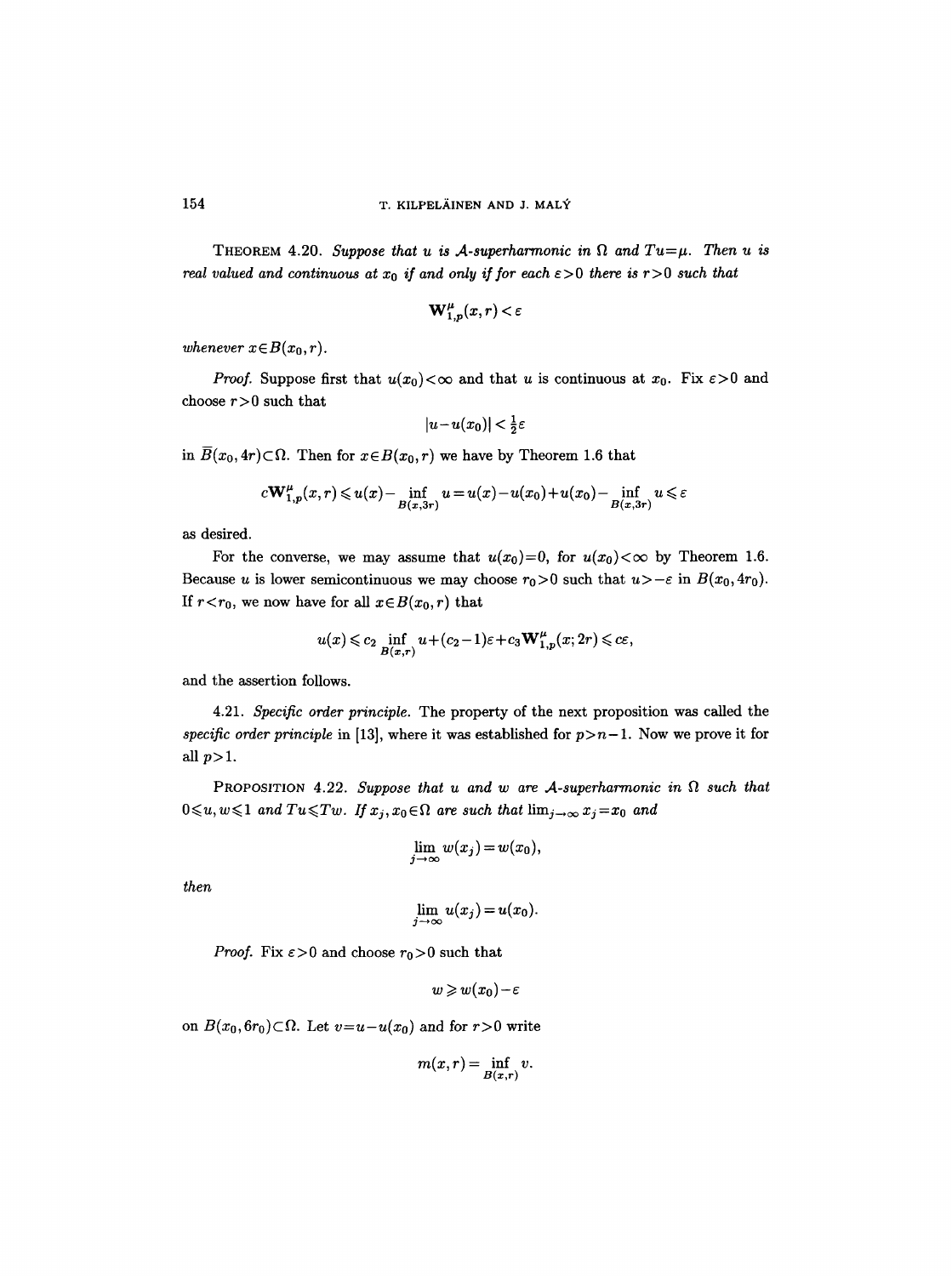If  $r_j = |x_j - x_0| < r_0$ , then  $m(x_j, r_j) \leq 0$  and we have by the potential estimate in Theorem 1.6 that

$$
v(x_j) - m(x_0, 4r_j) \leq c \inf_{B(x_j, r_j)} (v - m(x_0, 4r_j)) + c \mathbf{W}_{1, p}^{T u}(x_j; 2r_j)
$$
  

$$
\leq c m(x_j, r_j) - c m(x_0, 4r_j) + c \mathbf{W}_{1, p}^{T w}(x_j; 2r_j)
$$
  

$$
\leq -c m(x_0, 4r_j) + c(w(x_j) - w(x_0) + \varepsilon).
$$

Since  $m(x_0, 4r_j) \rightarrow 0$  and  $w(x_j) \rightarrow w(x_0)$ , we obtain

$$
\limsup_{j\to\infty} u(x_j)-u(x_0)=\limsup_{j\to\infty} v(x_j)\leqslant c\varepsilon,
$$

as desired.

#### 5. Thin sets and regular points

In this section we apply Theorem 1.6 and show that sets that are thin in the sense of the Wiener integral axe also thin in the sense of A-superharmonic functions, that is, we establish Theorem 1.3. As a corollary we obtain a characterization of the  $p$ -fine topology in terms of the Cartan property (Theorem 5.2). We also treat the boundary regularity problem and prove Theorem 1.1. Finally, obstacle problems are briefly discussed.

*Proof of Theorem 1.3.* The sufficiency part was established in [8, Section 4]. We are going to prove the necessity. Let E be p-thin at  $x_0 \notin E$ . We may assume that E is open [8]. Write  $B_j = B(x_0, 2^{-j})$ ,  $r_j = 2^{-j}$ , and  $E_j = E \cap B_j$ . Let  $k \geq 2$  be an integer, to be specified later. Let  $u=\widehat{R}_{E_k}^1(B_{k-2};A)$  be the A-potential of  $E_k$  in  $B_{k-2}$  and  $\mu=Tu$ . Then  $u\geqslant 1$  on  $E_k$  and it remains to prove that (for some k)  $u(x_0)$ <1. If  $\lambda = \inf_{B_k} u$ , we have by Lemma 3.9 that

$$
\lambda^{p-1} r_k^{n-p} \leq c \lambda^{p-1} \operatorname{cap}_p({u > \lambda}, B_{k-2}) \leq c \mu(B_{k-2}) = c \mu(B_{k-1}),
$$

and so  
\n
$$
\inf_{B_k} u \leqslant c \bigg( \frac{\mu(B_{k-1})}{r_{k-1}^{n-p}} \bigg)^{1/(p-1)}.
$$
\n(5.1)

Moreover, it follows from Lemma 3.7 that for  $j > k-2$ 

$$
\mu(B_j) \leqslant c \operatorname{cap}_p(E_j, B_{k-2}) \leqslant c \operatorname{cap}_p(E_j, B_{j-1}).
$$

Hence, keeping (5.1) in mind, we obtain from Theorem 1.6 that

$$
u(x_0) \leqslant c \inf_{B_k} u + c \mathbf{W}_{1,p}^{\mu}(x_0, r_{k-1})
$$
  

$$
\leqslant c \sum_{j=k-1}^{\infty} \left( \frac{\text{cap}_{p}(E_j, B_{j-1})}{r_j^{n-p}} \right)^{1/(p-1)} \leqslant \frac{1}{2},
$$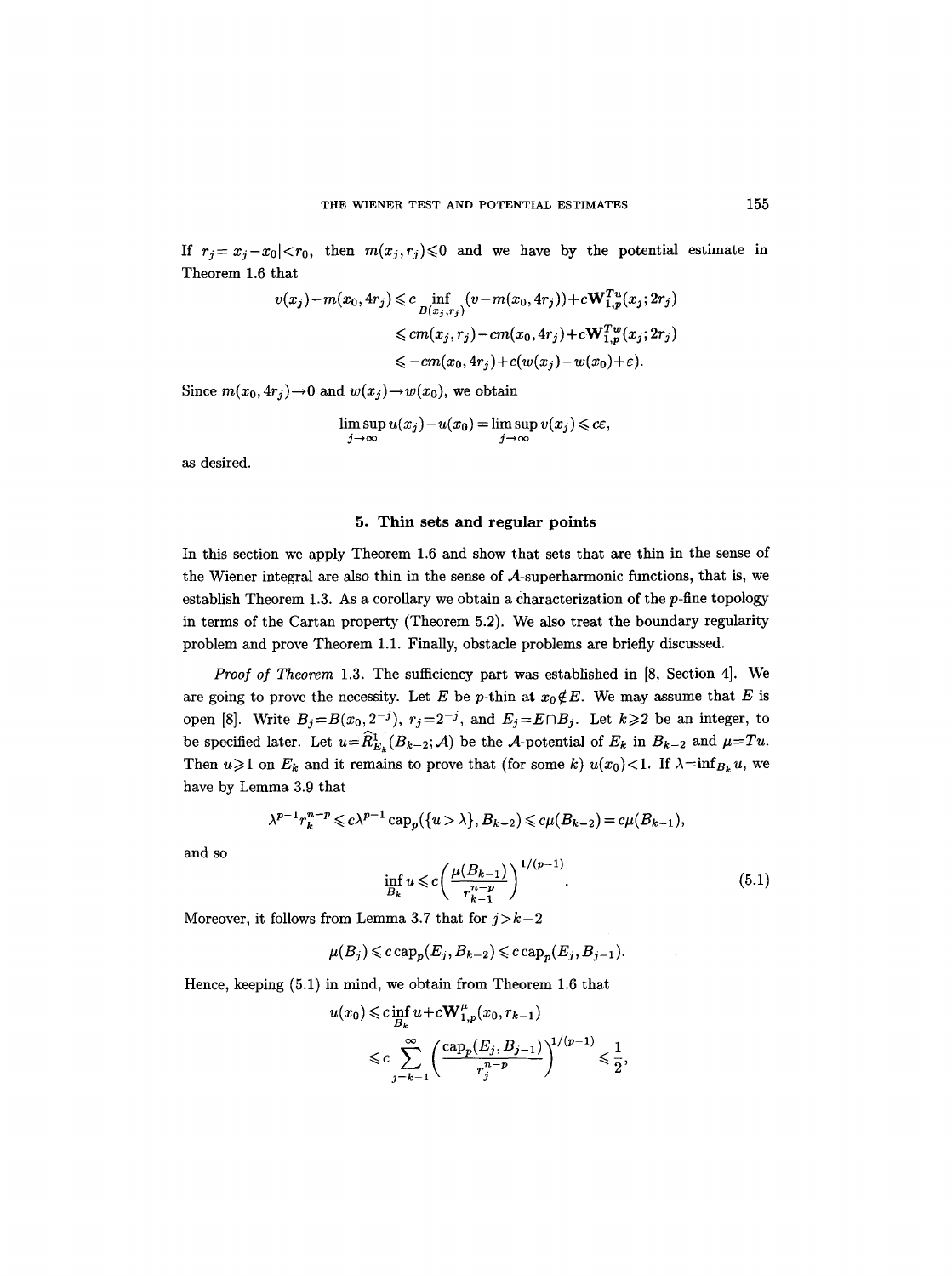where  $c = c(n, p, \alpha, \beta) > 0$  and the last inequality follows by choosing k large enough. This completes the proof.

Using Theorem 1.3 we have that the Cartan property characterizes fine topologies in nonlinear potential theory. Recall that the A-fine topology is the coarsest topology in  $\mathbb{R}^n$  that makes all A-superharmonic functions in  $\mathbb{R}^n$  continuous.

THEOREM 5.2. *Suppose that*  $E \subset \mathbb{R}^n$  and  $x_0 \in \overline{E}$ . Then the following are equivalent:

- (i)  $x_0$  *is not an A-fine limit point of E* $\{x_0\}$ .
- (ii)  $E$  is p-thin at  $x_0$ .

(iii) (Cartan property) *There is an A-superharmonic function u in a neighborhood of Xo such that* 

$$
\liminf_{\substack{x\to x_0\\x\in E\setminus\{x_0\}}} u(x) > u(x_0).
$$

(iv) There are open neighborhoods U and V of  $x_0$  such that

$$
\widehat{R}_{E\cap U}^1(V; \mathcal{A})(x_0) < 1.
$$

*Proof.* It was shown in [9] that (i) and (ii) are equivalent. In [8] it was established that (iii) implies (iv) and that (iv) implies (ii). The missing link that (ii) yields (iii) follows from Theorem 1.3.

5.3. *Boundary regularity.* Next we show that regular boundary points can be characterized by the Wiener test, that is, we prove Theorem 1.1.

We begin with recalling the Perron process. Let  $f: \partial \Omega \rightarrow [-\infty, \infty]$  be a function. Here we make the convention that if  $\Omega$  is unbounded, the boundary  $\partial \Omega$  is taken with respect to the one point compactification  $\mathbb{R}^n \cup \{\infty\}$  of  $\mathbb{R}^n$ . Hence  $\partial\Omega$  is always compact. Define the upper Perron solution  $\overline{H}_f$  in  $\Omega$  to be the function

$$
\overline{H}_f = \inf\{u: u \in \mathcal{U}_f\},\
$$

where  $\mathcal{U}_f$  consists of all A-superharmonic functions u in  $\Omega$  such that u is bounded below and that  $\liminf_{x\to y} u(x) \geq f(y)$  for all  $y \in \partial \Omega$ .

The lower Perron solution  $H_f$  is defined analogously via A-subharmonic functions so that

$$
\overline{H}_f=-\underline{H}_{-f}.
$$

It is fundamental that in each component of  $\Omega$ ,  $\overline{H}_f$  is either A-harmonic, or  $\overline{H}_f \equiv \infty$  or  $\overline{H}_f \equiv -\infty$  [11].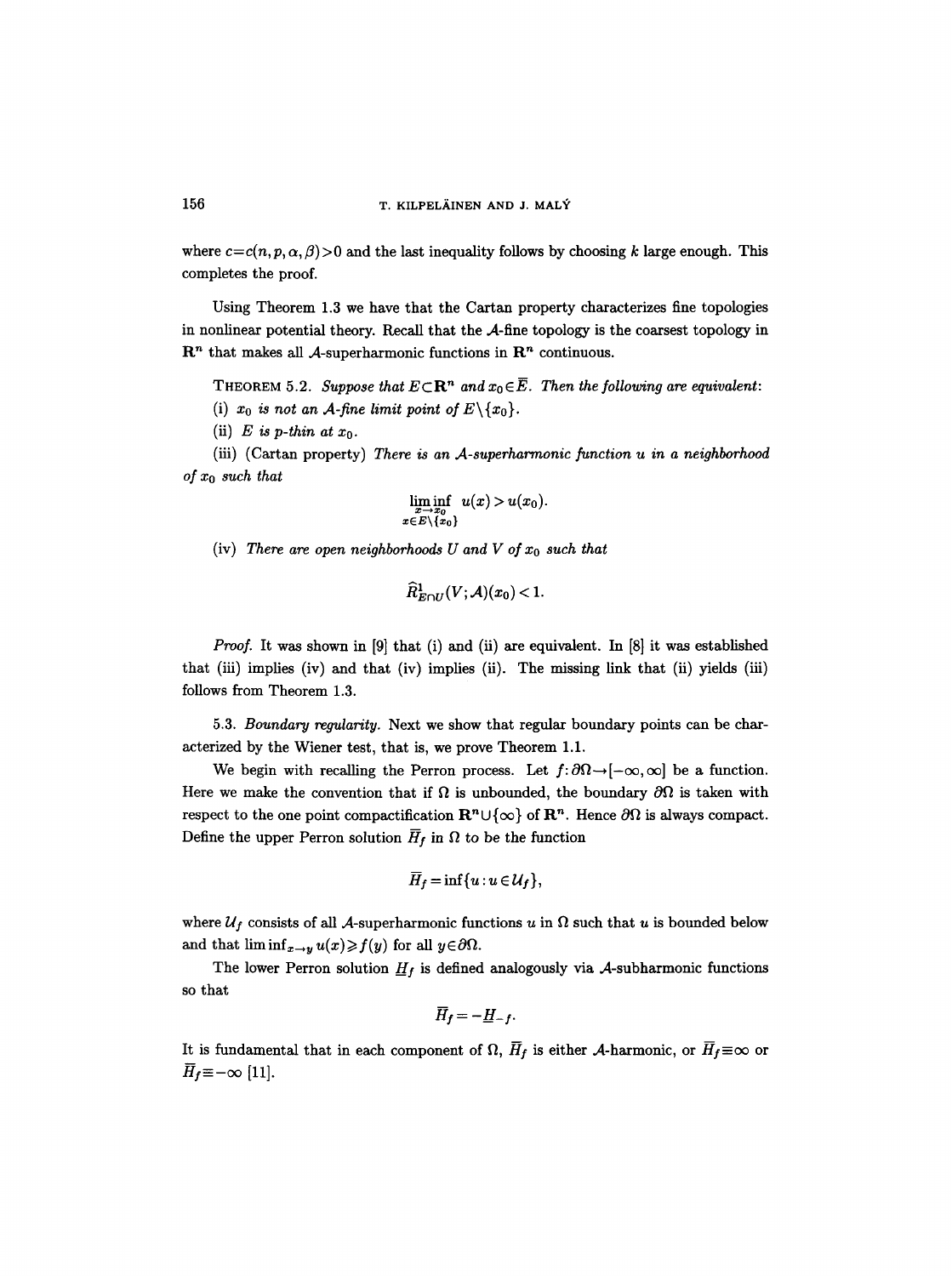Moreover, it was shown in [11] that if  $f: \partial\Omega \to \mathbf{R}$  is continuous, then  $\overline{H}_f = H_f$  in  $\Omega$ and  $\overline{H}_f$  is A-harmonic there; if  $p=n$  one must assume in addition that  $\mathbf{R}^n \setminus \Omega$  is not of n-capacity zero.

We call a boundary point  $x_0 \in \partial \Omega$  regular if

$$
\lim_{x\to x_0}\overline{H}_f(x)=f(x)
$$

whenever  $f: \partial \Omega \to \mathbf{R}$  is continuous. If  $\Omega$  is bounded, this definition results in the same regularity concept as it was mentioned in the Introduction. Indeed, if  $f \in W^{1,p}(\Omega)$  is continuous on  $\overline{\Omega}$ , then  $\overline{H}_f - f \in W_0^{1,p}(\Omega)$  (see [11, 6.2] or [10, 9.29]). Hence by the uniqueness we have that a point  $x_0$ , which is regular in the sense of Perron solutions, is also regular in the sense of the Introduction. Conversely, let  $x_0$  be regular according to the definition in the Introduction and approximate a continuous function  $f$  uniformly on  $\partial\Omega$ by functions  $f_j \in C^\infty(\mathbf{R}^n)$ . Then

$$
\lim_{x\to x_0}\overline{H}_f(x)=f(x_0)
$$

because  $\overline{H}_{f_j} - f_j \in W_0^{1,p}(\Omega)$  and  $\overline{H}_{f_j}$  converges to  $\overline{H}_f$  uniformly in  $\Omega$  [10, 9.30].

Now we axe ready to prove Theorem 1.1.

*Proof of Theorem 1.1.* That the divergence of the Wiener integral  $W_p(\mathbf{R}^n \setminus \Omega, x_0)$ implies the regularity of  $x_0$  was proved by Maz'ya [18] if  $\Omega$  is bounded; the general case was treated in [11]. See also [10, 6.16 and Chapter 9], where a somewhat simpler proof for Maz'ya's estimate is given.

For the converse, suppose that

$$
W_p(\mathbf{R}^n\backslash \Omega,x_0)<\infty.
$$

If  $x_0$  is an isolated boundary point, it never is regular as easily follows by using the maximum principle and the removability of singletons for bounded A-harmonic functions (cf. [7], [11]). Hence we are free to assume that  $x_0$  is an accumulation point of  $E=$  $\mathbb{R}^n\backslash\Omega$ . Because E is p-thin at  $x_0$ , we now infer from Theorem 1.3 that there are balls  $B_i=B(x_0,r_i), i=1,2$ , such that  $r_1 < r_2$  and an A-superharmonic function u in  $B_2$  such that  $0 \leq u \leq 1$ ,  $u=1$  in  $B_2 \cap E \setminus \{x_0\}$  and  $u(x_0) \leq \frac{1}{2}$ . Next, choose a function  $\varphi \in C^{\infty}(\mathbb{R}^n)$ such that  $\varphi \leq u$  in  $E \cap \overline{B}_1 \setminus \{x_0\}$  and that  $\varphi = 1$  in a neighborhood of  $x_0$ . Consider the upper Perron solution  $\overline{H}_{\varphi}$  taken in the open set  $B_1 \cap \Omega$ . Because the set of the irregular boundary points of  $B_1 \cap \Omega$  is of p-capacity zero [11, 5.6] and because  $\overline{H}_{\varphi} \in W^{1,p}(B_1 \cap \Omega)$ (see [11, 6.2] or [10, 9.29]) it follows from the generalized comparison principle [13, 3.3] that

$$
\overline{H}_{\boldsymbol{\varphi}}\!\leqslant\!u
$$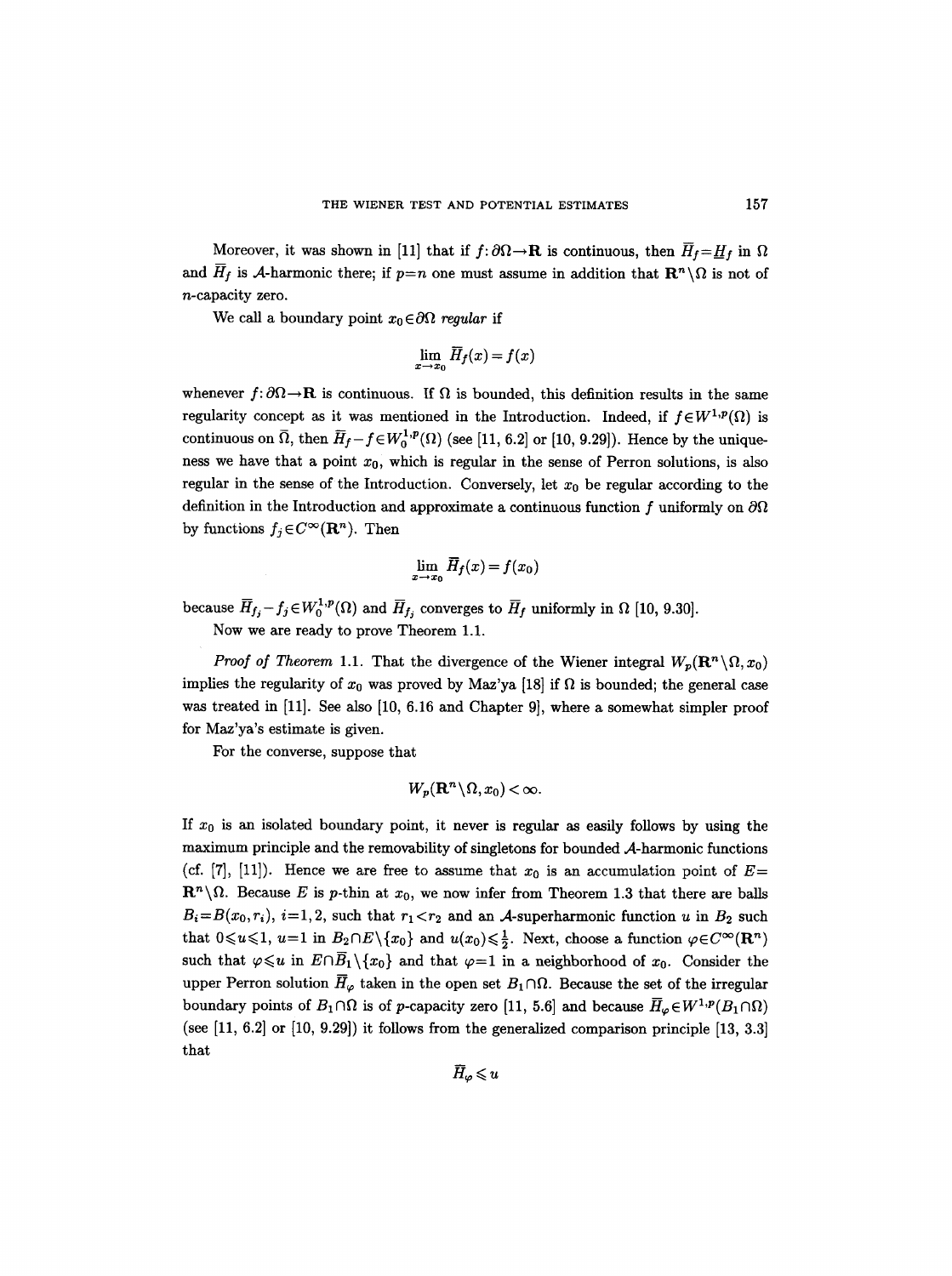in  $B_1 \cap \Omega$ . In particular,

$$
\liminf_{x\to x_0}\overline{H}_{\varphi}(x)\leqslant \liminf_{\substack{x\to x_0\\ x\in \Omega}}u(x)=u(x_0)\leqslant \tfrac{1}{2}<1=\varphi(x_0).
$$

Hence  $x_0$  is not regular boundary point of  $B_1 \setminus \Omega$ . Since the barrier characterization for regularity [11] implies that the regularity is a local property, it follows that  $x_0$  is not a regular boundary point of  $\Omega$ . Theorem 1.1 is proved.

In [13] we termed a boundary point  $x_0$  of a bounded  $\Omega$  *exposed*, if there is a continuous function  $h: \overline{\Omega} \to \mathbf{R}$ , A-harmonic in  $\Omega$ , such that  $h(x_0)=0$  and  $h>0$  on  $\overline{\Omega}\setminus\{x_0\}$ .

By the barrier characterization of the regularity ([10, 9.8], [11]) an exposed boundary point is always regular. In [13, 4.1] it was proved that also the converse is true provided that the operator  $T$  obeys the specific order principle 4.21. By Proposition 4.22 this is always the case so that we have:

THEOREM 5.4. *A boundary point*  $x_0$  of a bounded open set  $\Omega$  is regular if and only *if it is exposed.* 

5.5. *Obstacle problems.* There are several other problems in nonlinear potential theory that have been solved for  $p>n-1$  only, but rather straightforwardly follow once Theorem 1.3 is established for each  $p \in (1, n]$ . In this respect we mention here obstacle problems.

Let  $\psi: \mathbf{R}^n \to \mathbf{R}$  be a bounded function. A function u is said to be a local solution to the obstacle problem at the point  $x_0$  if there is an open neighborhood  $\Omega$  of  $x_0$  such that

$$
\begin{cases}\nu \in W^{1,p}(\Omega), \\
u \geqslant \psi \quad p\text{-quasieverywhere,} \\
\int_{\Omega} \mathcal{A}(x, \nabla u) \cdot \nabla \varphi \, dx \geqslant 0 \quad \text{whenever} \quad \varphi \in W^{1,p}_0(\Omega) \\
\text{is such that } u + \varphi \geqslant \psi \quad p\text{-quasieverywhere.} \n\end{cases} \tag{5.6}
$$

Let

$$
\overline{\psi}(x_0) = \inf_{r>0} p\text{-}\operatorname{ess} \sup_{B(x_0,r)} \psi,
$$

where

 $p$ -ess sup  $\psi = \inf\{t : \psi \leq t \}$  *p*-quasieverywhere in  $B(x_0, r)$ . *B(xo,r)* 

Write for  $\varepsilon > 0$ 

 $E_{\varepsilon} = \{x : \psi(x) \geqslant \overline{\psi}(x_0) - \varepsilon\}.$ 

Now we have: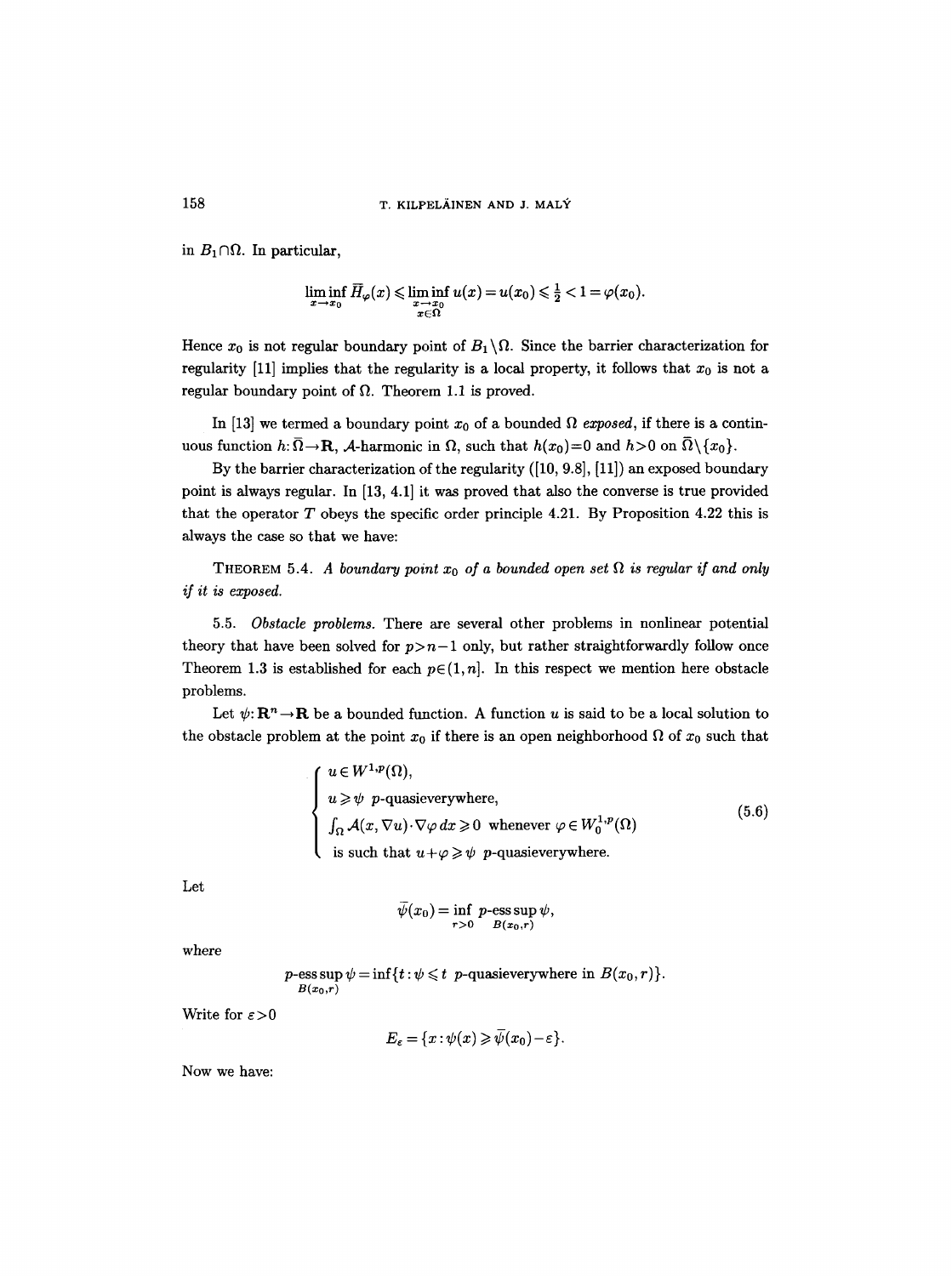THEOREM 5.7. If no  $E_{\varepsilon}$  is p-thin at  $x_0, \varepsilon > 0$ , then each local solution to the obstacle *problem* (5.6) *is continuous at*  $x_0$ .

*Conversely, if*  $E_{\varepsilon}$  *is p-thin for some*  $\varepsilon > 0$ *, there is a local solution to* (5.6) *that cannot be made continuous at*  $x_0$ *.* 

*Proof.* The first assertion is well known and it was proved by Michael and Ziemer [19]; see also [8].

The second assertion was established in [8] under the additional restriction that  $p>n-1$ . Next we show that it follows from Theorem 1.3 for all  $p \in (1, n]$ . To this end, suppose that there is  $\varepsilon > 0$  such that  $E_{\varepsilon}$  is p-thin at  $x_0$ . Appealing to Theorem 1.3 we infer that there is a bounded A-superharmonic function u in a ball  $B=B(x_0, r_0)$  such that  $u=\sup \psi$  on  $E_{\varepsilon}\setminus\{x_0\}$  and

$$
u(x_0)=\overline{\psi}(x_0)-\tfrac{1}{2}\varepsilon.
$$

Because  $u$  is lower semicontinuous, we may assume that

$$
u\,{>}\,\bar{\psi}(x_0){-}\varepsilon
$$

in B. Also there is no loss of generality in assuming that  $u \in W^{1,p}(B)$  (see Proposition 2.7). Let v be the A-superharmonic solution to the obstacle problem (5.6) with  $\Omega = B$ so that  $u-v\in W_0^{1,p}(B)$ . Since  $u\geqslant \psi$  p-quasieverywhere, we have that  $v\leqslant u$  in B (cf. [7, 2.8]). It follows that v cannot be continuous at  $x_0$ , since

$$
\liminf_{x \to x_0} v(x) \le \text{ess } \liminf_{x \to x_0} u(x) = u(x_0)
$$
\n
$$
< \bar{\psi}(x_0) = \inf_{r > 0} p \text{-ess } \sup_{B(x_0, r)} \psi
$$
\n
$$
\le \limsup_{x \to x_0} v(x),
$$

for  $v \geqslant \psi$  *p*-quasieverywhere.

*Remark* 5.8. A similar problem for double obstacle problems was studied in [15, Theorem 5.2]. The sufficiency part of the Wiener test was established there for all p's but the necessity was proved only if  $p>n-1$  or if the operator in question is linear. By using Theorem 5.7 one can use the argument in [15, Theorem 5.2] and easily establish the necessity part without any restriction for the type p of the operator.

#### **References**

[1] ADAMS, D. R.,  $L^p$  potential theory techniques and nonlinear PDE, in *Potential Theory* (M. Kishi, ed.), pp. 1-15. Walter de Gruyter & Co., Berlin, 1992.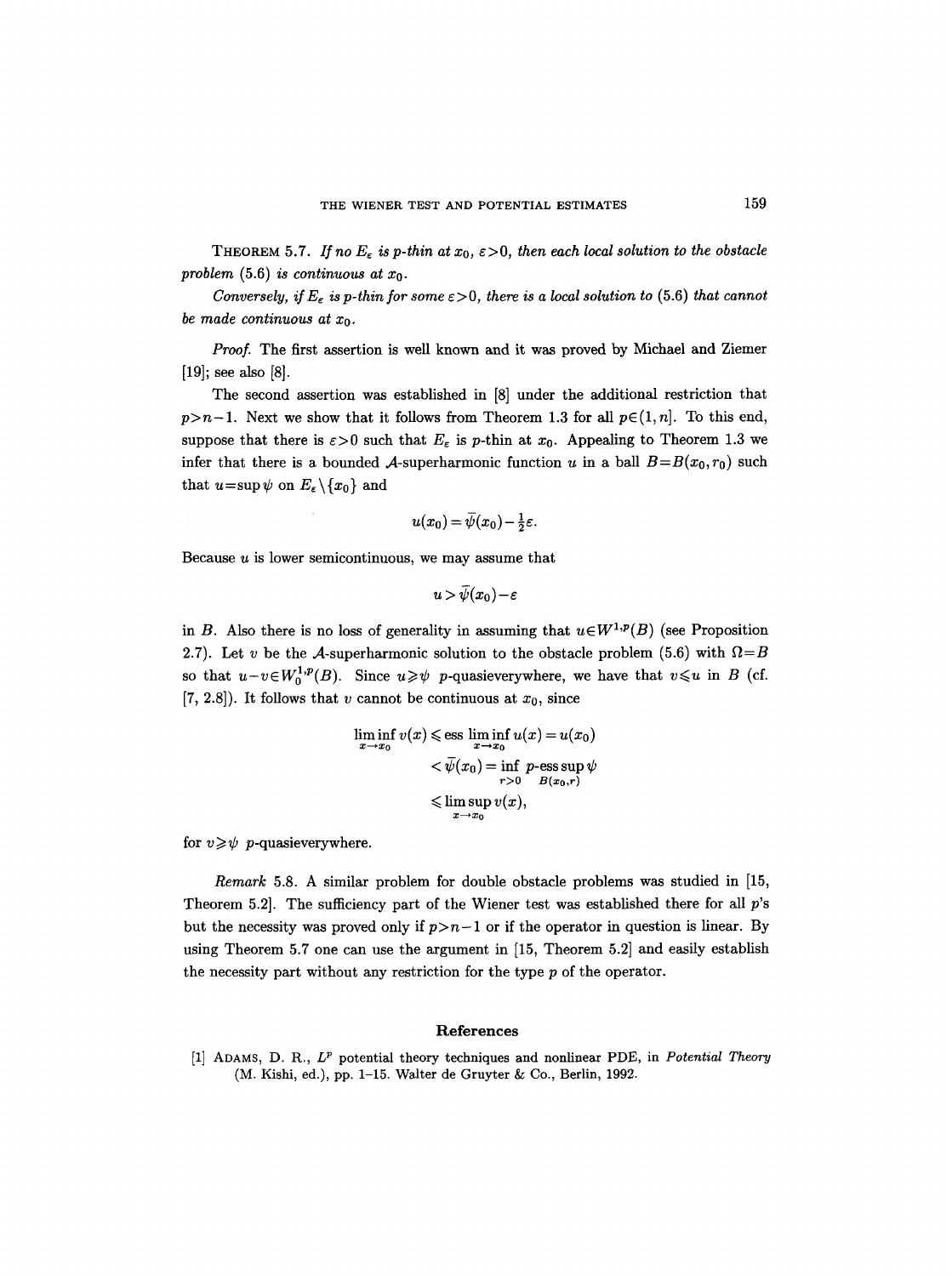- [2] ADAMS, D. R. & HEDBERG, L. I., *Function Spaces and Potential Theory*. In preparation.
- [3] ADAMS, D. R. & MEYERS, N. G., Thinness and Wiener criteria for non-linear potentials. *Indiana Univ. Math. J.,* 22 (1972), 169-197.
- [4] DAL MASO, G., MOSCO, U. & VIVALDI, M. A., A pointwise regularity theory for the two-obstacle problem. *Acta Math.,* 163 (1989), 57-107.
- [5] GARIEPY, R. & ZlEMER, W. P., A regularity condition at the boundary for solutions of quasilinear elliptic equations. *Arch. Rational Mech. Anal., 67 (1977), 25-39.*
- [6] HEDBERG, L. I. & WOLFF, TH. H., Thin sets in nonlinear potential theory. *Ann. Inst. Fourier,* 33 (1983), 161-187.
- [7] HEINONEN, J. & KILPELÄINEN, T., A-superharmonic functions and supersolutions of degenerate elliptic equations. *Ark. Mat.,* 26 (1988), 87-105.
- [8] -- On the Wiener criterion and quasilinear obstacle problems. Trans. *Amer. Math. Soc.,*  310 (1988), 239-255.
- [9] HEINONEN, J., KILPELÄINEN, T. & MARTIO, O., Fine topology and quasilinear elliptic equations. *Ann. Inst. Fourier,* 39 (1989), 293-318.
- [10] -- *Nonlinear Potential Theory of Degenerate Elliptic Equations*. Oxford University Press, Oxford, 1993.
- [11] KILPELÄINEN, T., Potential theory for supersolutions of degenerate elliptic equations. *Indiana Univ. Math. J.,* 38 (1989), 253-275.
- [12] -- Nonlinear potential theory and PDEs. To appear in *Potential Analysis.*
- [13] KILPELÄINEN, T. & MALÝ, J., Generalized Dirichlet problem in nonlinear potential theory. *Manuscripta Math.,* 66 (1989), 25-44.
- [14] -- Degenerate elliptic equations with measure data and nonlinear potentials. *Ann. Scuola Norm. Sup. Pisa Cl. Sci.* (4), 19 (1992), 591-613.
- [15] KILPELAINEN, T. & ZIEMER, W. P., Pointwise regularity of solutions to nonlinear double obstacle problems. *Ark. Mat.,* 29 (1991), 83-106.
- [16] LINDQVIST, P. & MARTIO, O., Two theorems of N. Wiener for solutions of quasilinear elliptic equations. *Acta Math.,* 155 (1985), 153-171.
- [17] LITTMAN, W., STAMPACCHIA, G. & WEINBERGER, H. F., Regular points for elliptic equations with discontinuous coefficients. Ann. Scuola Norm. Sup. Pisa Sci. Fis. Mat. (3), 17 (1963), 43-77.
- [18] MAZ'YA, V. G., On the continuity at a boundary point of solutions of quasi-linear elliptic equations. *Vestnik Leningrad Univ. Math.,* 3 (1976), 225-242; English translation of *Vestnik Leningrad. Univ. Mat. Mekh. Astronom.,* 25 (1970), 42-55 (Russian).
- [19] MICHAEL, J. H. & ZIEMER, W. P., Interior regularity for solutions to obstacle problems. *Nonlinear Anal.,* 10 (1986), 1427-1448.
- [20] RAKOTOSON, J. M. & ZIEMER, W. P., Local behavior of solutions of quasilinear elliptic equations with general structure. Trans. *Amer. Math. Soc.,* 319 (1990), 747-764.
- [21] SErmIN, J., Local behavior of solutions of quasi-linear equations. *Acta Math.,* 111 (1964), 247-302.
- [22] TRUDINGER, N. S., On Harnack type inequalities and their application to quasilinear elliptic equations. *Comm. Pure Appl. Math.,* 20 (1967), 721-747.
- [23] WIENER, N., Certain notions in potential theory. J. *Math. Phys.,* 3 (1924), 24-51; Reprinted in *Norbert Wiener: Collected works,* Vol. 1, pp. 364-391. MIT Press, 1976.
- [24] ZIEMER, W. P., *Weakly Differentiable Functions: Sobolev Spaces and Functions of Bounded Variation.* Springer-Verlag, New York, 1989.